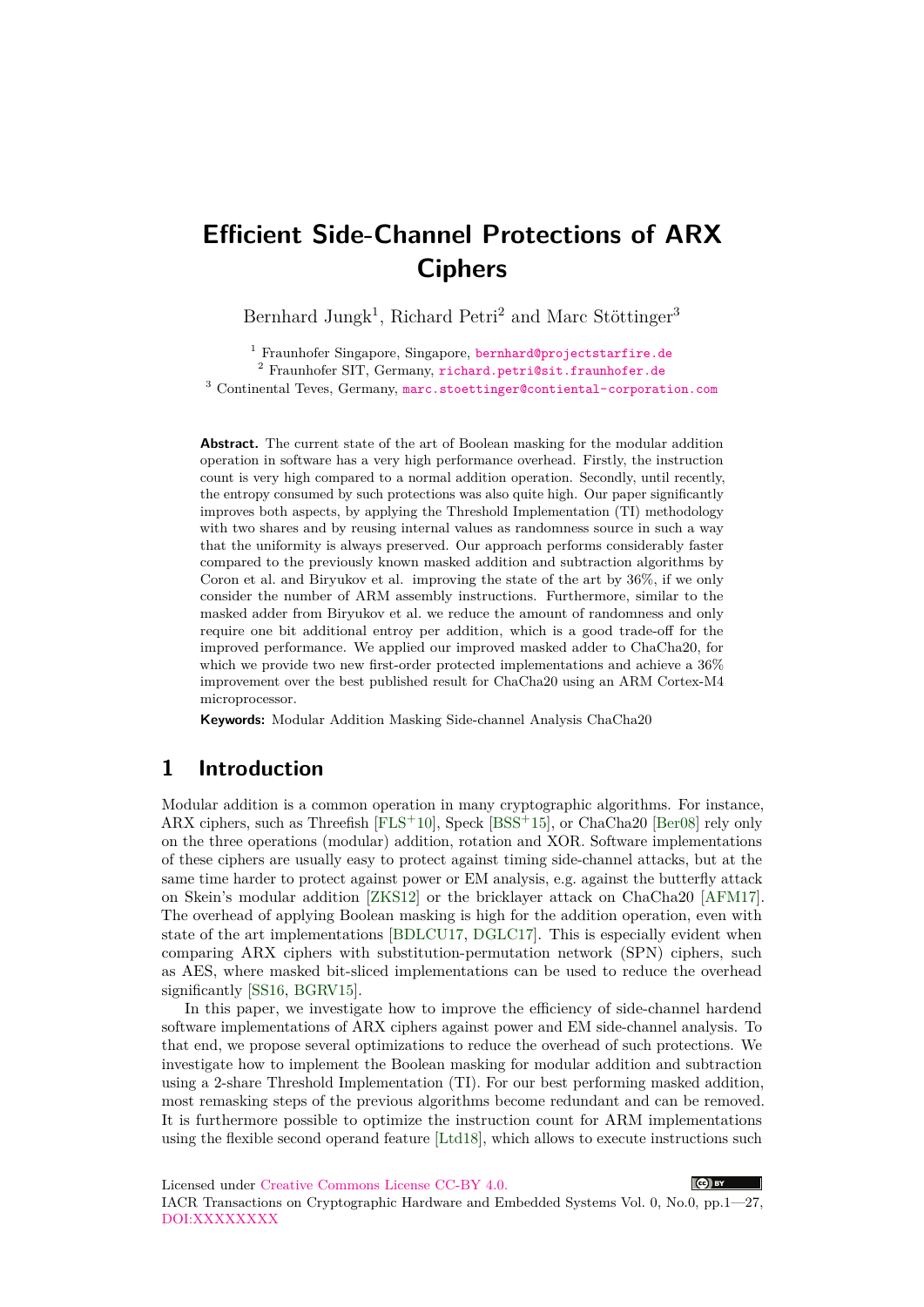as  $z \leftarrow x(y \ll c)$  in one clock cycle, where c is a constant. Our case study for Boolean masking is performed for ChaCha20 on a Cortex-M4 platform. In particular, we provide performance measurements using a the STM32F411 microcontroller [\[STM14\]](#page-26-2). We chose ChaCha20 as an example because it is a stream cipher with 256 bit security and hence seems to be a promising candidate for long terms security, because its resilience to quantum computer based attacks with Grover's algorithm.

#### **1.1 Masking Of Modular Addition**

Early work on masking of the modular addition suggested to use a conversion technique to switch between different types of masking [\[Gou01\]](#page-25-3). In that work, Goubin suggested to use Boolean masking for linear operations and arithmetic masking for modular additions. This setting requires conversions between the two types of masks. While one conversion is practically free with an asymptotic cost of  $O(1)$ , the conversion from arithmetic to Boolean masks is more complex. Goubin proposed an  $O(k)$  algorithm for this task, where  $k$  is the bit width of the addition [\[Gou01\]](#page-25-3). This asymptotic complexity was later improved to  $O(\log k)$  by Coron et al. [\[CGTV15\]](#page-24-4) using the Kogge-Stone adder (KSA). In addition to the conversion algorithms, Coron et al. also proposed a direct application of Boolean masking to the addition operation, also based on the KSA. In our paper, we focus on the direct application of Boolean masking, but we note, that our work can be also adapted for converting masks.

Several publications followed the work of Coron et al., optimizing the masked modular addition further. Won et al. proposed an improved version of the basic scheme to microcontrollers which have a register width that is smaller than the width of the addition to be implemented [\[WH17\]](#page-26-3). Their changes lower the constant of the asymptotic complexity for such targets considerably and can also be applied to our proposed algorithms. Later, Biryukov et al. investigated optimal instruction counts for individual gates, such as SHIFT, AND and XOR [\[BDLCU17\]](#page-24-2). Using these optimized masked gates to implement the addition operation, Biryukov et al. achieved a considerable performance improvement over Coron et al.'s masked addition. Dinu et al. also reduced the constant in the asymptotic complexity using a carry save adder [\[DGLC17\]](#page-25-1). However, their algorithm has a variable runtime and hence, it might be susceptible to timing-based side-channel attacks. Another development by Schneider et al. transferred the masked addition to hardware implementations using a Threshold Implementation approach with three shares [\[SMG15\]](#page-26-4). While the number of clock cycles is reduced significantly to only six for a first-order secure hardware implementation of a 32 bit addition, a serialized software implementation would need considerably more clock cycles due to the processing with three shares instead of only two.

Despite the recent progress, the overall overhead to apply masking to modular addition is still high, which results in a considerable total runtime overhead. For instance, in  $[AFM17]$  an overhead of more than  $21 \times$  is reported for ChaCha20 on ARM Cortex-M4 platforms using the masked addition from Coron et al. [\[CGTV15\]](#page-24-4). Slightly different penalty factors between  $11\times$  and  $22\times$  have been reported for other algorithms such as Speck-64/128 in [\[BDLCU17\]](#page-24-2).

Another drawback of most published first-order masking schemes for modular addition is, that they need a high amount of additional randomness. While Coron et al. state in [\[CGTV15\]](#page-24-4), that some masks can be reused for other additions, reuse can lead to other issues as mentioned in [\[MOP07\]](#page-25-4). For instance, collision correlation attacks could be possible [\[RL13\]](#page-26-5). Consequently, mask reuse has to be limited for security sensitive applications and a conservative approach introduces new masks regularly during the computation, e.g. one new mask per addition. This adds a considerable overhead, especially if the entropy source of a system does not supply a sufficient amount of random bits fast enough.

The exception to these additional randomness requirements is the work of Biryukov et al., which reduces the cost of randomness to zero by optimizing the masked AND gate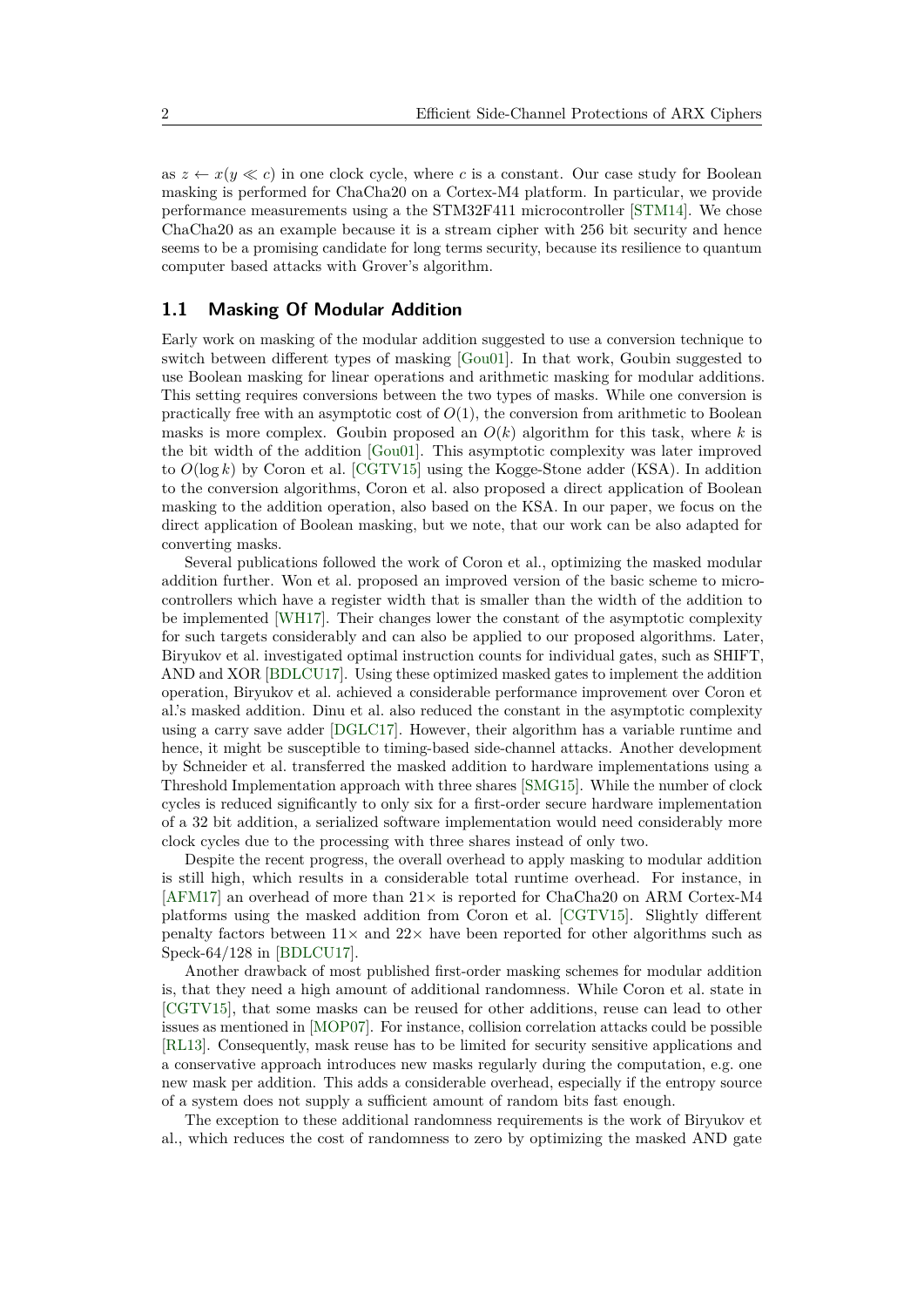[\[BDLCU17\]](#page-24-2). However, according to the authors, their implementation of the masked AND gate is not easily composable in the classical Boolean masking setting. Hence, a mask refresh with the original input masks has to be used to guarantee the uniformity, which is a basic requirement for first-order masking schemes. This still adds some runtime overhead to the implementation.

#### **1.2 Our Contributions**

In this paper, we study improvements on Boolean masking for ARX ciphers. For Boolean masking, we use Threshold Implementations (TI) as our basis [\[NRR06,](#page-25-5) [NRS08\]](#page-25-6). Originally, TI has been designed as an alternative to traditional Boolean masking schemes for hardware implementations. The main feature of TI is its security in the presence of glitches [\[NRR06,](#page-25-5) [NRS08\]](#page-25-6). In its original form, it uses  $d+1$  shares, where d is the degree of the function to share. However, many papers have proposed to decompose functions with a higher degree into functions with a smaller degree [\[BNN](#page-24-5)+12, [KNPW13\]](#page-25-7). In the best case, this results in degree  $d = 2$  and hence, three shares seemed to be the minimum number of shares needed for a first-order secure TI.

However, recent generalizations of the first-order secure TI scheme have reduced the minimum of three shares to only two  $[RBN+15, CFE16, DCRB+16]$  $[RBN+15, CFE16, DCRB+16]$  $[RBN+15, CFE16, DCRB+16]$  $[RBN+15, CFE16, DCRB+16]$  $[RBN+15, CFE16, DCRB+16]$  $[RBN+15, CFE16, DCRB+16]$ . As a side-effect, the runtime overhead in software implementations can be significantly reduced. Therefore, it is worthwhile to revisit TI in the software setting. In this work, we demonstrate that the number of elementary operations (AND, SHIFT, XOR, etc.) for the masked addition operation can be reduced compared to the current state of the art by Biryukov et al. [\[BDLCU17\]](#page-24-2).

We discovered two main optimization possibilities. Firstly, we are able to demonstrate that some of the remasking steps introduced in the masked addition proposed in [\[BDLCU17\]](#page-24-2) are unnecessary in our improved algorithm. Secondly, if we include the flexible second operand feature of the ARM instruction set in our study, the number of operations can be reduced without decreasing the theoretical security. In total, we reduce the number of ARM instructions from  $22 \cdot \log_2 k + 6$  [\[BDLCU17\]](#page-24-2) to  $14 \cdot \log_2 k + 6$ . We also study the modular subtraction used for some decryption algorithms (e.g. for the decryption in Speck) and show that a much simpler algorithm, based directly on the two's complement representation, can outperform the proposed algorithm from [\[BDLCU17\]](#page-24-2) by more than 50%, reducing the number of ARM instructions from  $30 \cdot \log_2 k + 6$  [\[BDLCU17\]](#page-24-2) to only  $14 \cdot \log_2 k + 13.$ 

To reduce the amount of additional randomness, we investigate the following two ideas. Firstly, we show how to apply a simple but effective scheme to reuse randomness, similar to the Changing of the Guards technique proposed by Daemen [\[Dae17\]](#page-24-7). In contrast to Daemen's work, our technique can also be applied to modular addition. The difficulty here is, that modular addition itself is not a permutation and therefore, the earlier proof technique by Daemen does not apply. With our proof, the application to modular addition becomes straightforward and we can prove that the uniformity is preserved for the modular addition and also for full implementations of ARX ciphers. Secondly, we investigate the use of the randomness-free masking of the AND gate described by Biryukov et al. [\[BDLCU17\]](#page-24-2). We show, that most remasking steps in the masked addition as proposed in [\[BDLCU17\]](#page-24-2) are unnecessary and thus, they can be removed, if their improved formula for the AND gate is integrated in our design. The exception is the initial computation of the shared propagates  $(p_0, p_1)$  and the generates  $(g_0, g_1)$ . When applying the masked AND gate to compute the generates, the distributions of the shared propagates and generates are not independent and hence, the operations in the for loop would show some leakage. We solve this issue with a one-time refreshing of the shares, which makes the distributions of the generates and propagates in the inner loop independent of each other, consequently removing the leakage in an efficient way.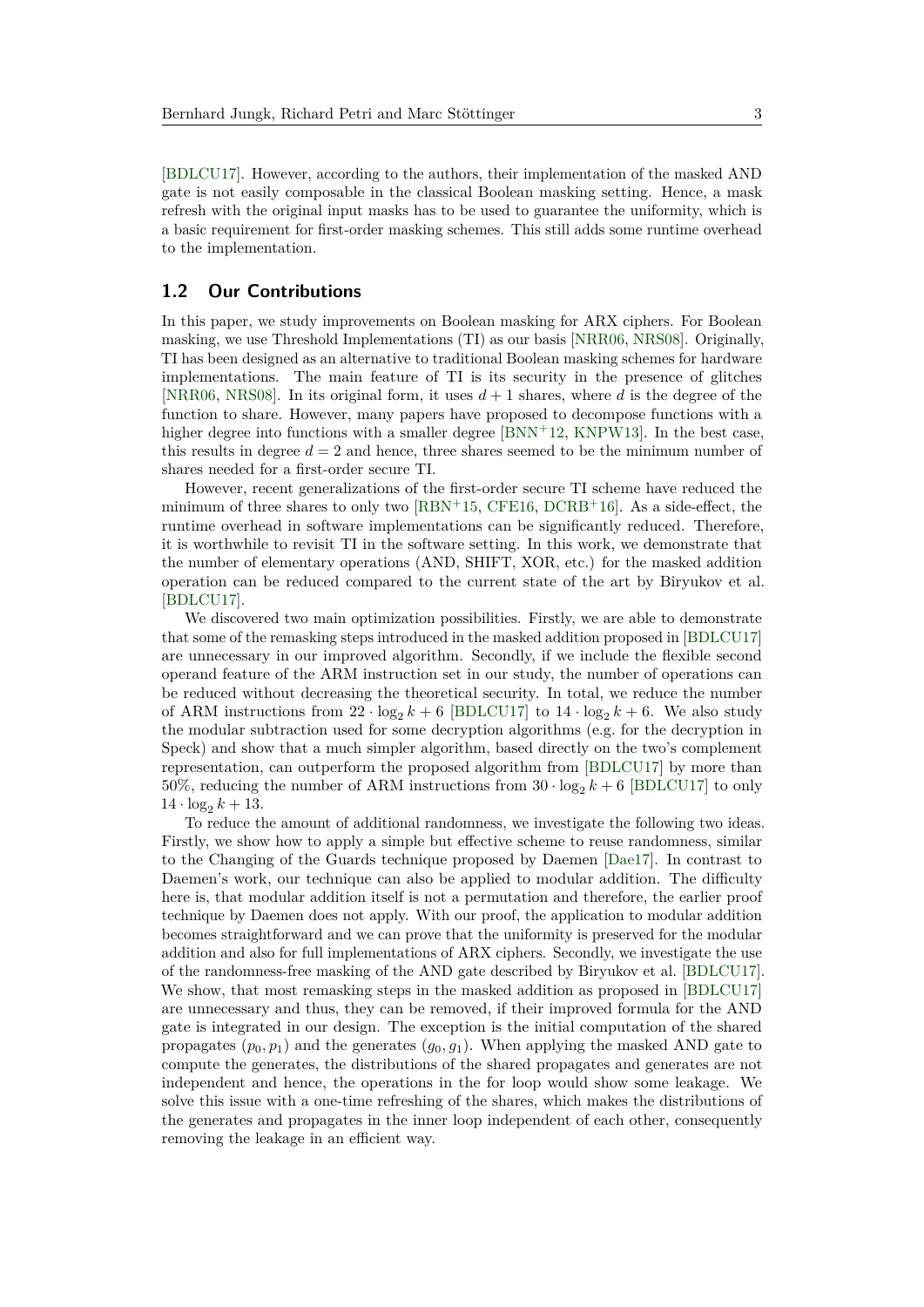Using those two techniques, we reduce the required additional randomness to *one* bit for each execution of ChaCha20 (and most other ARX ciphers). This reduces the amount of consumed uniform randomness significantly and thus, further increases the efficiency of implementations protected by Boolean masking.

Overall, our efforts to improve the theoretical performance of the masked addition operation show significant improvements. However, we caution that in practice a software implementation of the proposed algorithms is challenging, since the independent leakage assumption does not hold for most microprocessors. For example, the Cortex-M3 and Cortex-M4 microprocessors are well known to leak information due to their pipeline registers [\[CGD17\]](#page-24-8) and also due to other effects. These problems are not unique to our algorithms, but are also present in most other previously presented implementations of Boolean masking in software, as implementing masking securely is very challenging  $[BGG^+14, BGRV15,$  $[BGG^+14, BGRV15,$  $[BGG^+14, BGRV15,$ [CGD17,](#page-24-8) [PV17\]](#page-26-7).

#### **1.3 Paper Organization**

The remainder of the paper is organized as follows. In Section [2,](#page-3-0) we introduce the Kogge-Stone adder as our main addition algorithm. Then, we discuss side-channel countermeasures for ARX ciphers in Section [3.](#page-5-0) In this section, we first recap the earlier proposed Boolean masking scheme for modular addition (Section [3.2\)](#page-6-0) and then move on to introduce our new 2-share TI scheme (Section [3.3\)](#page-6-1). The performance numbers for the Cortex-M4 implementations are given in Section [4.](#page-15-0) We conclude the paper in Section [5](#page-16-0) with an outlook for further research.

# <span id="page-3-0"></span>**2 Modular Addition and Subtraction Algorithms**

The asymptotically most efficient adders for adding two variables are (parallel) prefix adders [\[LF80\]](#page-25-9). For our work, the Kogge-Stone adder (KSA) [\[KS73\]](#page-25-10) is in particular interesting, as shown in previous work by Coron et al. [\[CGTV15\]](#page-24-4). Like all prefix adders, the KSA has a logarithmic runtime complexity in terms of the bit width *k*, when implemented in software. While the asymptotic runtime is  $O(\log k)$  for all prefix adders, the absolute number of operations in a software implementation may vary greatly, because some of the prefix adders would require a bit-wise processing in software, which would be very inefficient. However, in the case of the KSA, the structure lends itself well to software implementations. As shown in Algorithm [1,](#page-3-1) each loop iteration of the KSA consists of several shifts, ANDs and XORs. This is attractive for a Boolean masking approach,

#### <span id="page-3-1"></span>**Algorithm 1** Kogge-Stone Adder (KSA)

```
Require: x, y \in \mathbb{Z}_{2^k}, k > 0Ensure: z = (x + y) \bmod 2^k1: n \leftarrow \max(\lceil \log_2(k-1) \rceil, 1)2: g \leftarrow x \land y3: p \leftarrow x \oplus y4: for i = 1 to n − 1 do
  5: g \leftarrow (p \land (g \ll 2^{i-1})) \oplus g6: p \leftarrow (p \land (p \ll 2^{i-1}))7: end for
  8: g \leftarrow (p \land (g \ll 2^{n-1})) \oplus g9: z \leftarrow x \oplus y \oplus 2g10: return z
```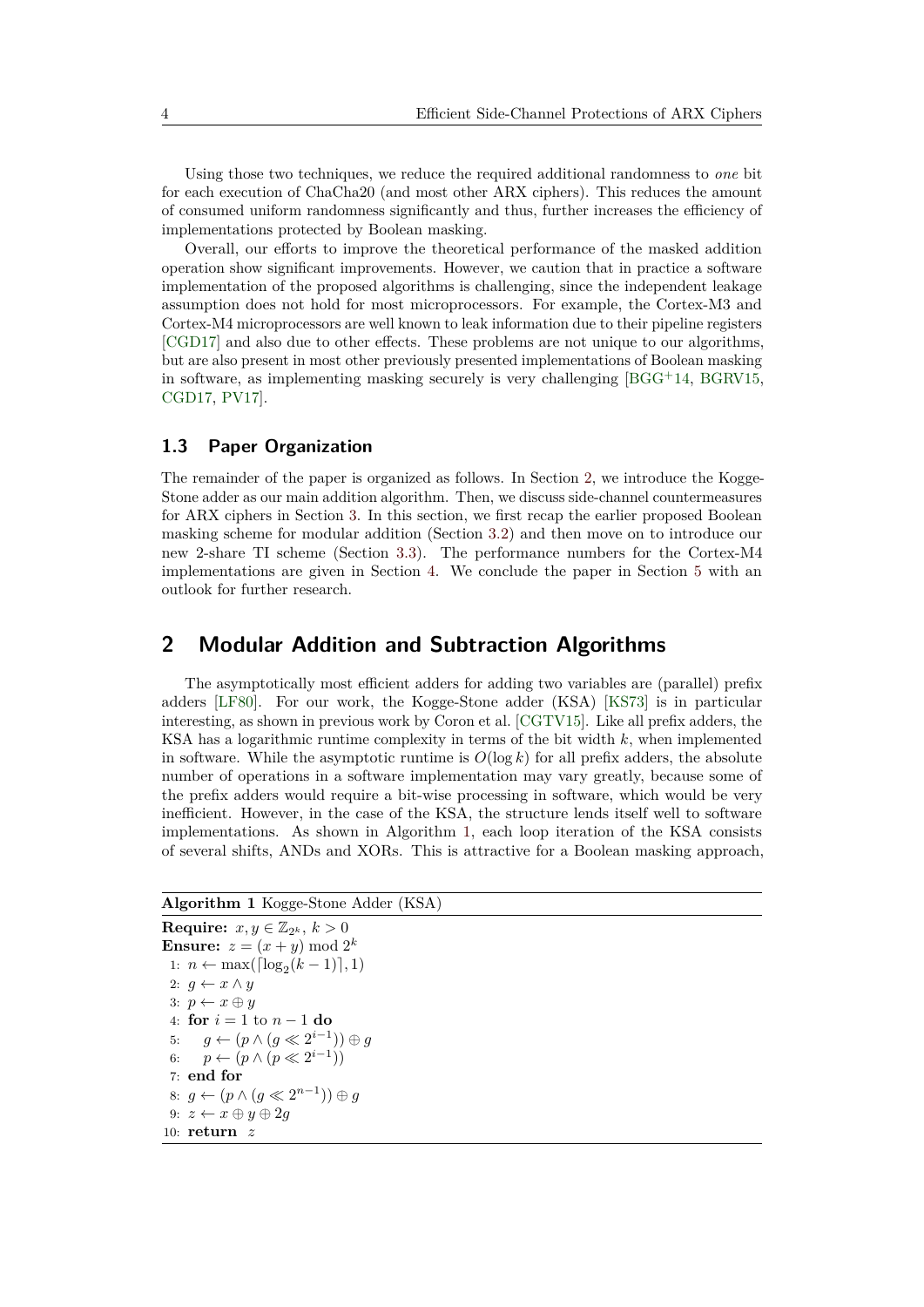<span id="page-4-1"></span>**Algorithm 2** KSA-based Subtraction

```
Require: x, y \in \mathbb{Z}_{2^k}, k > 0Ensure: z = (x - y) \mod 2^k1: n \leftarrow \max(\lceil \log_2(k-1) \rceil, 1)2: y \leftarrow \bar{y}3: g ← x ∧ y
  4: p \leftarrow x \oplus y5: g \leftarrow g \oplus (p \wedge 1)6: for i = 1 to n − 1 do
  7: g \leftarrow (p \land (g \ll 2^{i-1})) \oplus g8: p \leftarrow (p \land (p \ll 2^{i-1}))9: end for
 10: g \leftarrow (p \land (g \ll 2^{n-1})) \oplus g11: z \leftarrow x \oplus y \oplus 2g \oplus 112: return z
```
because all  $k$  bits of the addition are processed in parallel,<sup>[1](#page-4-0)</sup> which reduces the cost of an implementation significantly compared to a bit-wise implemented masking scheme.

Some cryptographic algorithms do not only require the modular addition operation, but also subtraction. The easiest way to implement subtraction is to reuse the addition operation and rely on a two's complement representation, as depicted in Algorithm [2.](#page-4-1) A masked implementation of the described subtraction algorithm is much faster than the one proposed in [\[BDLCU17\]](#page-24-2), since there are only a couple of additional operations to mask compared to the addition.

The improved subtraction algorithm works based on the observation that subtraction is equivalent to addition with the two's complement of the second operand. Hence, a straightforward subtraction using the two's complement involves a bit-wise inversion and an addition of 1. Thus, because of the addition, a direct application of this idea would be inefficient. The same behavior can be achieved, by only computing the bit-wise complement before the addition and instead of adding 1 to the second operand, the carry-in is set to  $c_0 = 1$ . These changes result in only minor difference to the addition algorithm. To show that this indeed produces the correct results, we look at how prefix adders compute the carry bits  $c_i$  from generates  $g_i$  and propagates  $p_i$  [\[Ros60\]](#page-26-8):

> $c_0 \leftarrow c_0$  $c_1 \leftarrow q_0 \oplus p_0 c_0$  $c_2$  ←  $g_1$  ⊕  $p_1g_0$  ⊕  $p_1p_0c_0$  $c_3$  ←  $g_2$  ⊕  $p_2g_1$  ⊕  $p_2p_1g_0$  ⊕  $p_2p_1p_0c_0$  $c_4 \leftarrow g_3 \oplus p_3 g_2 \oplus p_3 p_2 g_1 \oplus p_3 p_2 p_1 g_0 \oplus p_3 p_2 p_1 p_0 c_0$

We can see, that in each equation only the last term includes  $c_0$ .

With the exception of  $c_0$  and  $c_1$ , the inner loop of the KSA computes all carries, i.e. at the end of the loop, the generates are exactly the carry bits. Therefore, we can slightly change the initialisation of *g* before the for loop. In particular, we set  $c_0 = 1$  and hence, have to compute  $g_0 \leftarrow g_0 \oplus p_0$  before the loop, which already produces  $c_1$  before the first loop iteration (Line 5). Then, the loop (Lines  $7-8$ ) produces

 $g_1 \leftarrow g_1 \oplus p_1 g_0 \oplus p_1 p_0$ 

<span id="page-4-0"></span> $\rm ^1Up$  to the data register width of the processor.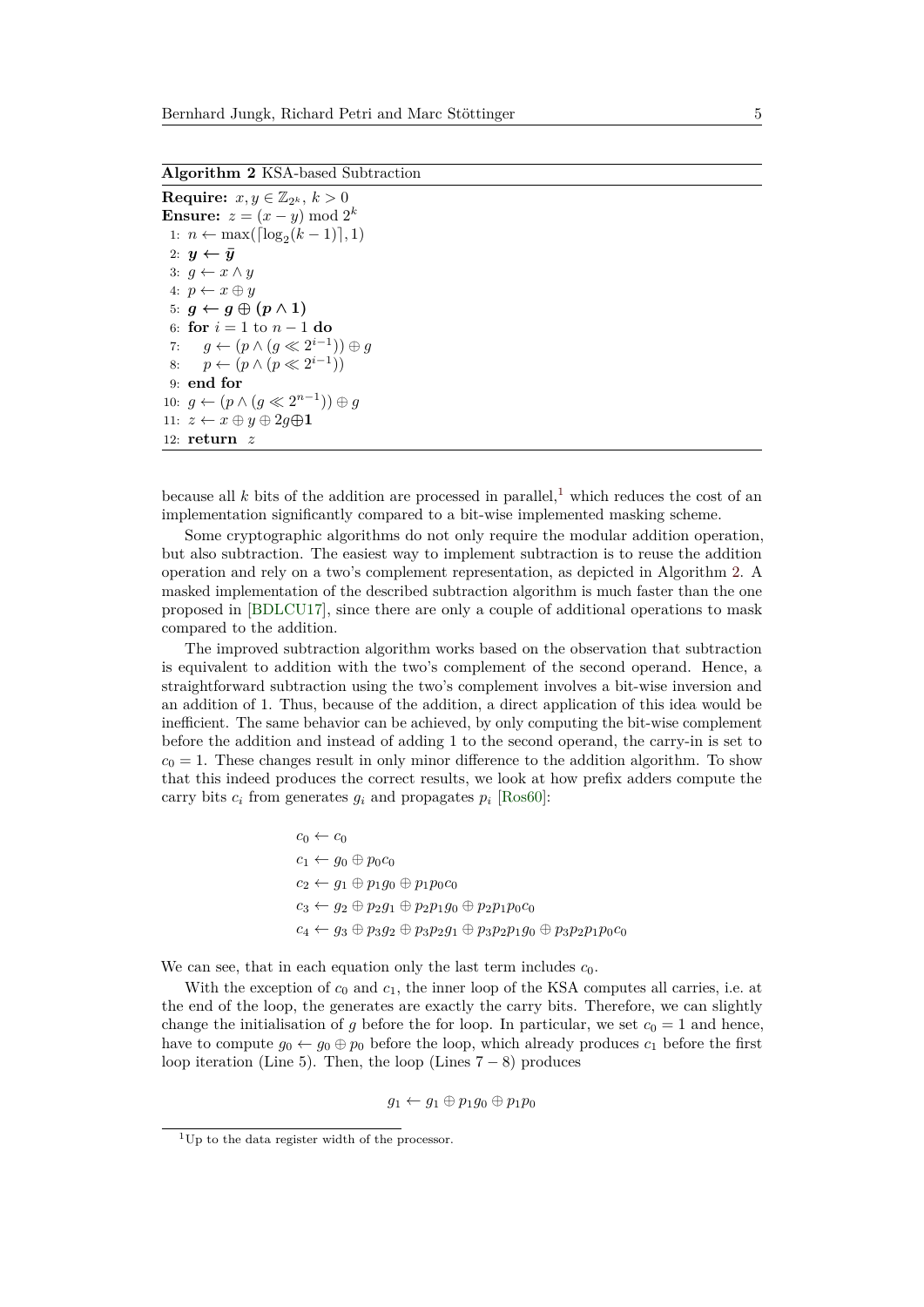in the first iteration,

 $g_2 \leftarrow g_2 \oplus p_2 g_1 \oplus p_2 p_1 g_0 \oplus p_2 p_1 p_0$ *g*<sup>3</sup> ← *g*<sup>3</sup> ⊕ *p*3*g*<sup>2</sup> ⊕ *p*3*p*2*g*<sup>1</sup> ⊕ *p*3*p*2*p*1*g*<sup>0</sup> ⊕ *p*3*p*2*p*1*p*0*c*<sup>0</sup>

in the second iteration,  $g_4, g_5, g_6, g_7$  in the third iteration and so on. After loop iteration  $\log_2(k), c_1, \ldots, c_k$  will be equal to  $g_0, \ldots, g_{k-1}.$ 

The KSA algorithm works on whole words and not individual bits. Therefore, it is necessary to additionally compute the AND with 1 to obtain the initial  $g = g \oplus p_0$ (Algorithm [2,](#page-4-1) Line 5). We also have to take care of the carry-in  $c_0 = 1$  when computing the final output, because  $g$  will only contain  $c_1$  to  $c_{k-1}$  and not  $c_0$ . Therefore, we have to change the final computation of the output  $z$  to include the operation  $\oplus$ 1 (Line 11). Overall, we add only four operations for the subtraction compared to the basic addition operation (marked with boldface in Algorithm [2,](#page-4-1) Lines 2, 5, and 11).

# <span id="page-5-0"></span>**3 Side-Channel Countermeasures**

In our paper, we study the efficiency of first-order DPA countermeasures for modular addition and also for the integration of the modular addition operation in the implementation of an ARX cipher. We first discuss existing masking countermeasures of Boolean masking for the modular addition proposed by Coron et al. [\[CGTV15\]](#page-24-4) and optimized versions [\[BDLCU17,](#page-24-2) [DGLC17\]](#page-25-1). Then, we develop a computationally more efficient masking countermeasure, based on the Threshold Implementation (TI) scheme with two shares [\[NRR06,](#page-25-5) [NRS08,](#page-25-6) [RBN](#page-26-6)<sup>+</sup>15, [CFE16\]](#page-24-6).

The proposed optimizations significantly reduce the instruction count over the previously best constant-time masking scheme for modular addition in [\[BDLCU17\]](#page-24-2). To the best of our knowledge, this is the first report of showing that 2-share TI may outperform classical Boolean masking schemes on software platforms. There are two sources for this improvement. Firstly, our best algorithm does not require most of the remasking steps for the internal values during the addition operation as in the scheme by Biryukov et al. [\[BDLCU17\]](#page-24-2). Secondly, we show that the flexible second operand feature of the ARM instruction set can reduce the instruction count further. Overall, we achieve a significant improvement over the proposed algorithms in [\[BDLCU17\]](#page-24-2) (Table [2\)](#page-15-1).

Our first masked addition algorithm only needs one bit of uniform randomness as input, compared to the algorithm in [\[BDLCU17\]](#page-24-2). We will call this additional input *guard share* in the remainder of this paper, like in Daemen's Changing of the Guards paper [\[Dae17\]](#page-24-7). We show formally how to use this guard share together with the reuse of randomness from other shares to achieve a uniform first-order secure TI of the KSA. Additionally, our addition algorithm also generates an output guard share, which can be used as an input share for the next addition in an ARX cipher. Therefore, we can chain several additions without the need to sample new entropy during the computation of the entire ARX cipher. We can prove that one bit of entropy is needed per en- or decryption operation.

In addition, our second proposed masked addition exploits the optimized masked AND gate in [\[BDLCU17\]](#page-24-2). Using this optimized AND gate, we can remove all but one mask refreshings without destroying the uniformity property. The single mask refreshing is necessary after computing the initial propagates and generates, because the distributions are not independent of each other. However, after a one-time refreshing after the first AND gate is sufficient to remove the problematic dependencies from the modular addition algorithm with a low overhead per addition.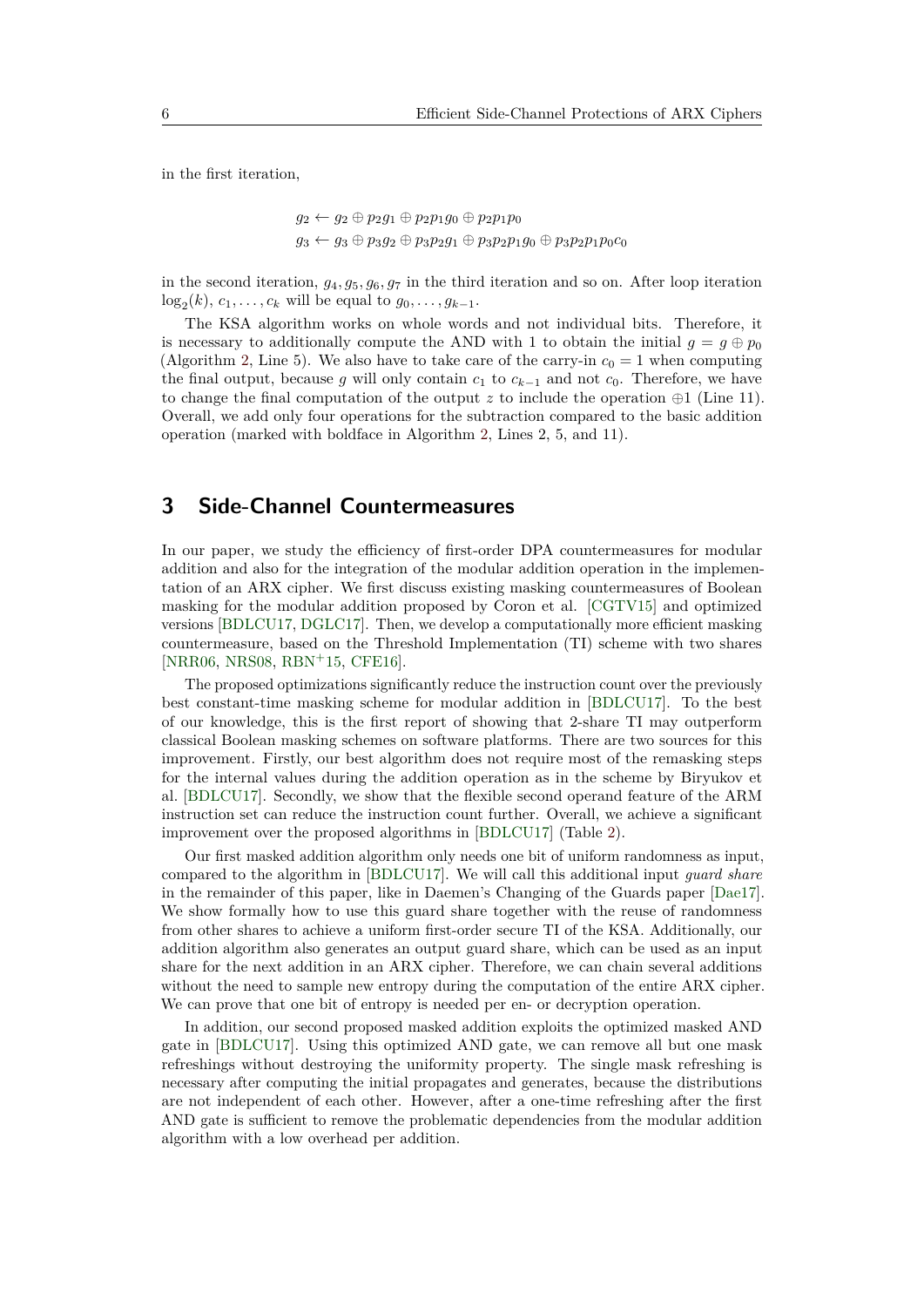#### **3.1 Overview of Masked Addition**

ARX ciphers mix linear operations with non-linear modular additions. As noted in [\[CG00\]](#page-24-10), it is easy to apply Boolean masking to linear operations, but the addition operation is simpler to protect using arithmetic masking. Unfortunately, the masks used for the two masking schemes are incompatible with each other and hence, the masks have to be converted. In [\[Gou01\]](#page-25-3), Goubin proposed the first approach to convert Boolean to arithmetic masks and vice versa. A subsequent publication by Coron et al. reduced the conversion cost from Boolean to arithmetic masks from  $O(k)$  to  $O(\log k)$  [\[CGTV15\]](#page-24-4). In the same paper, Coron et al. also investigated a direct application of Boolean masking to the Kogge-Stone adder as an alternative to the mask conversion. The performance of both methods is similar, but depending on the number of subsequent additions without mask conversion, either the mask conversion or the direct application of Boolean masking is faster. Since our main study object – ChaCha20 – would need a conversion after each addition, we concentrate on the direct application of Boolean masking, because mask conversion would incur a higher overhead. However, our techniques are also applicable to the case of mask conversion, with minor differences.

#### <span id="page-6-0"></span>**3.2 Conventional Boolean Masking of the KSA**

The application of Boolean masking to the KSA algorithm can be performed by implementing secured versions of the AND, XOR, and SHIFT operations. However, instead of processing the addition bit-wise, parallel versions of these operations can be used to implement the KSA. The secured versions of the gates are SecAnd, SecXor and SecShift as proposed in [\[CGTV15,](#page-24-4) [BGRV15\]](#page-24-3). We also checked the application to our subtraction variant, which improves on the one proposed in [\[BGRV15\]](#page-24-3), reducing the cost of subtraction to  $22 \log_2 k + 10$ . Both the masked addition and the masked subtraction can be found in Appendix [A.](#page-17-0)

The main drawback in both algorithms are the remaskings in the inner loop after SecShift and SecAnd (Algorithm [12,](#page-17-1) Lines 4, 10, and 12, Algorithm [13,](#page-18-0) Lines 5, 12, 14). Also, it is not easy to integrate the shift operation into the other Boolean operations using the flexible second operand feature. Both issues can be resolved by constructing the Boolean masking in a different way, using 2-share TI.

A competing approach to the KSA-based masked adders is based on the carry-save addition (CSA) [\[DGLC17\]](#page-25-1). The main benefit of masking the carry-save adder is, that on average, the loop of the carry-save addition terminates quite early and therefore, it is possible to reduce the average number of clock cycles. However, this approach introduces a timing side-channel, which may be possible to exploit. Furthermore, compared to the state of the art masked addition by Biryukov et al., the performance gain is only about 7%. Also our fastest proposed algorithm beats the published CSA-based results without compromising on the security by exposing a potential timing side-channel. Hence, we do not further discuss this masked addition in this paper.

#### <span id="page-6-1"></span>**3.3 2-Share Threshold Implementation of the KSA**

Threshold Implementations (TI) have been introduced in [\[NRR06,](#page-25-5) [NRS08\]](#page-25-6) as an alternative to Boolean masking schemes. The main improvement of TI over most conventional masking schemes is a security proof, which shows that TI-based implementations are also secure in the presence of glitches.

TI is based on a linear application of Shamir's secret sharing scheme, i.e. the original data is divided into multiple shares and the computation is performed on these shares. For software implementations, TI has not been sparked much interest, because of the original requirement to have a minimum of three shares for a first order secure implementation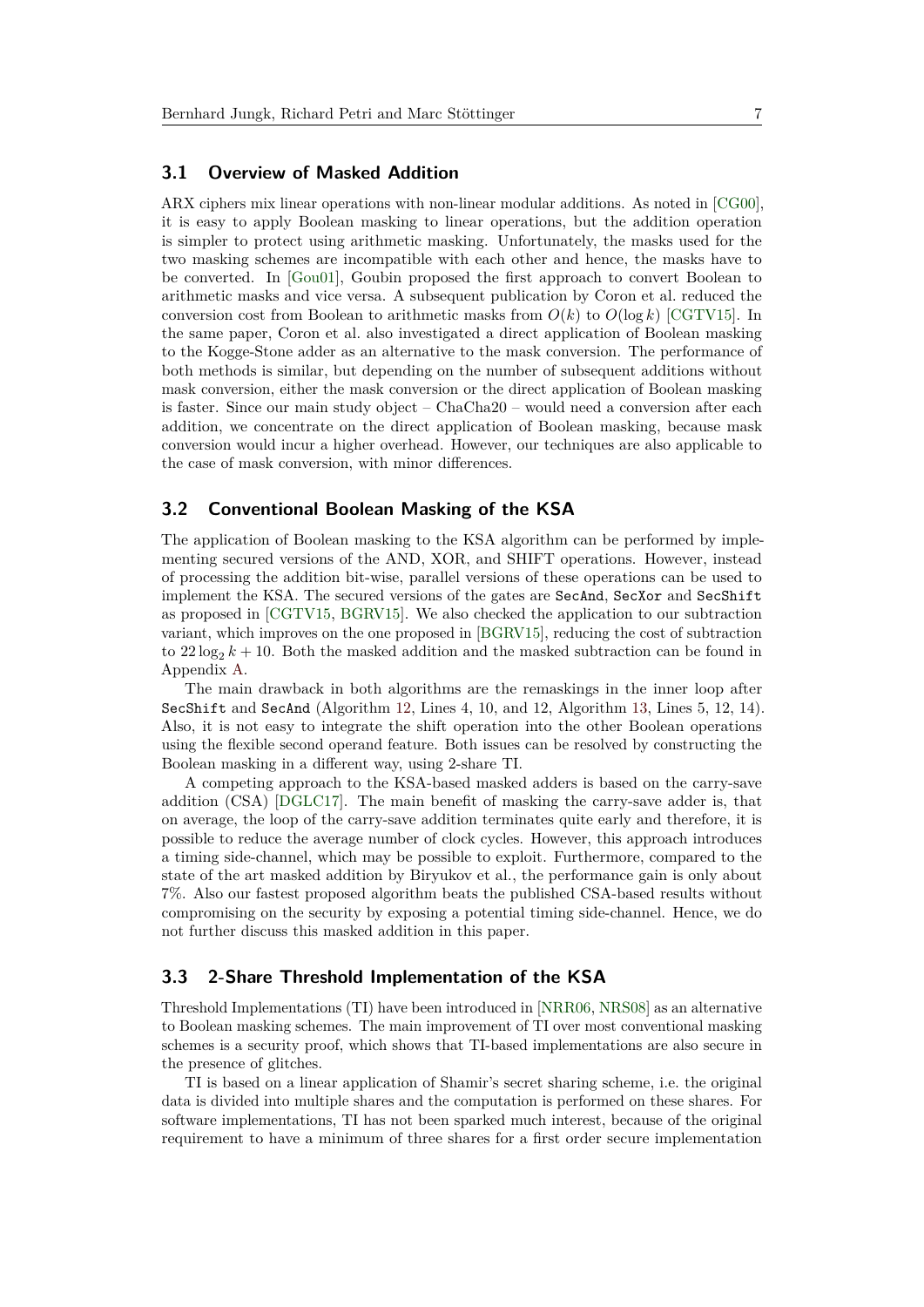[\[NRR06,](#page-25-5) [NRS08\]](#page-25-6), compared to only two shares for normal Boolean masking. However, recently, it has been shown how to construct a secure TI-like sharing with only two input shares and four output shares. These four output shares are then collapsed to two input shares in the following clock cycle [\[RBN](#page-26-6)<sup>+</sup>15, [CFE16\]](#page-24-6). This reduces the area overhead for hardware implementations  $[CFE16, DCRB<sup>+</sup>16]$  $[CFE16, DCRB<sup>+</sup>16]$  $[CFE16, DCRB<sup>+</sup>16]$  $[CFE16, DCRB<sup>+</sup>16]$  and as we show in our paper, it also has a potential application to improve the performance of masked software implementations. Implementations which use the TI scheme have to fulfill the following three basic properties:

- 1. *Correctness* requires that the linear combination of all input and output shares is equal to the correct original value of the unshared input or output. However, it is not necessary, that all intermediate states that are generated during the computation of the output shares have this property.
- 2. *Non-completeness* requires that a sharing with *d* input shares recombines at most *d* − 1 shares to be first-order secure. For fulfilling this requirement, a two share implementation of a non-linear gate needs to produce more than two output shares first and save the intermediate results to registers. After registering the intermediate outputs, it is possible to collapse the shares to the original number of two shares. This also means that at least two clock cycles are necessary to achieve non-completeness with only two shares.
- 3. *Uniformity* requires that all inputs and outputs of a shared function are uniformly shared. Therefore, it is sufficient to show that, if the input shares are a uniform sharing, then the output shares are also a uniform sharing. However, it is not necessary that all intermediate states of the shared function are uniform sharings, because if the inputs are always uniform sharings, then the distributions of internal states will be independent of the original unshared input.

For software implementations as in this paper, achieving non-completeness is easier than for parallel hardware implementations, because each operation is stored to a register anyway. Therefore, if none of the individual terms recombines *d* shares of the same variable before the register write and if all of the input shares are independent uniform sharings, non-completeness is always fulfilled. However, this is not enough to achieve a secure software implementation, because the independent leakage assumption often does not hold due to other physical defaults  $[BDF^+17]$  $[BDF^+17]$ , e.g. register reuse, leading to transition-based leakage  $[BDF^+17]$  $[BDF^+17]$  or coupling, which might recombine shares non-linearly  $[DCBG^+17]$  $[DCBG^+17]$ . For simplicity, we assume in the following proofs, that no glitches, no distance-based leakages and no coupling effects occur, i.e. that the independent leakage assumption holds.

We would like to point out, that we follow a less strict interpretation of non-completeness for our sharings as previously proposed in  $[RBN+15, CFE16]$  $[RBN+15, CFE16]$  $[RBN+15, CFE16]$ , i.e. in a two share implementation with  $x = x_0 \oplus x_1$  and  $y = y_0 \oplus y_1$ , the pair  $(x_0, y_1)$  (respectively  $(x_1, y_0)$ ) can be combined in a single term, as long as  $x_0$  and  $y_1$  (respectively  $x_1$  and  $y_0$ ) are independently distributed of each other. Otherwise, with only two shares, there would be no possible sharing for any non-linear function. As proposed in  $[RBN<sup>+</sup>15, CFE16]$  $[RBN<sup>+</sup>15, CFE16]$  $[RBN<sup>+</sup>15, CFE16]$ , we have to increase the number of output shares to four shares. After an optional mask refresh, the four output shares can be collapsed to two shares, such that the number of shares does not increase by each operation.

In this setting, we first consider a single AND gate computing  $z = x \wedge y$ . The sharing can be performed as follows, using a direct sharing approach  $[BNN+12, CFE16, GMK16]$  $[BNN+12, CFE16, GMK16]$  $[BNN+12, CFE16, GMK16]$  $[BNN+12, CFE16, GMK16]$  $[BNN+12, CFE16, GMK16]$ :

$$
s_0 \leftarrow x_0 \land y_0, \qquad s_1 \leftarrow x_0 \land y_1, \qquad s_2 \leftarrow x_1 \land y_0, \qquad s_3 \leftarrow x_1 \land y_1
$$

Since this leaves us with four output shares, we have to recombine some of the shares, e.g.  $z_0 \leftarrow s_0 \oplus s_3$  and  $z_1 \leftarrow s_1 \oplus s_2$ .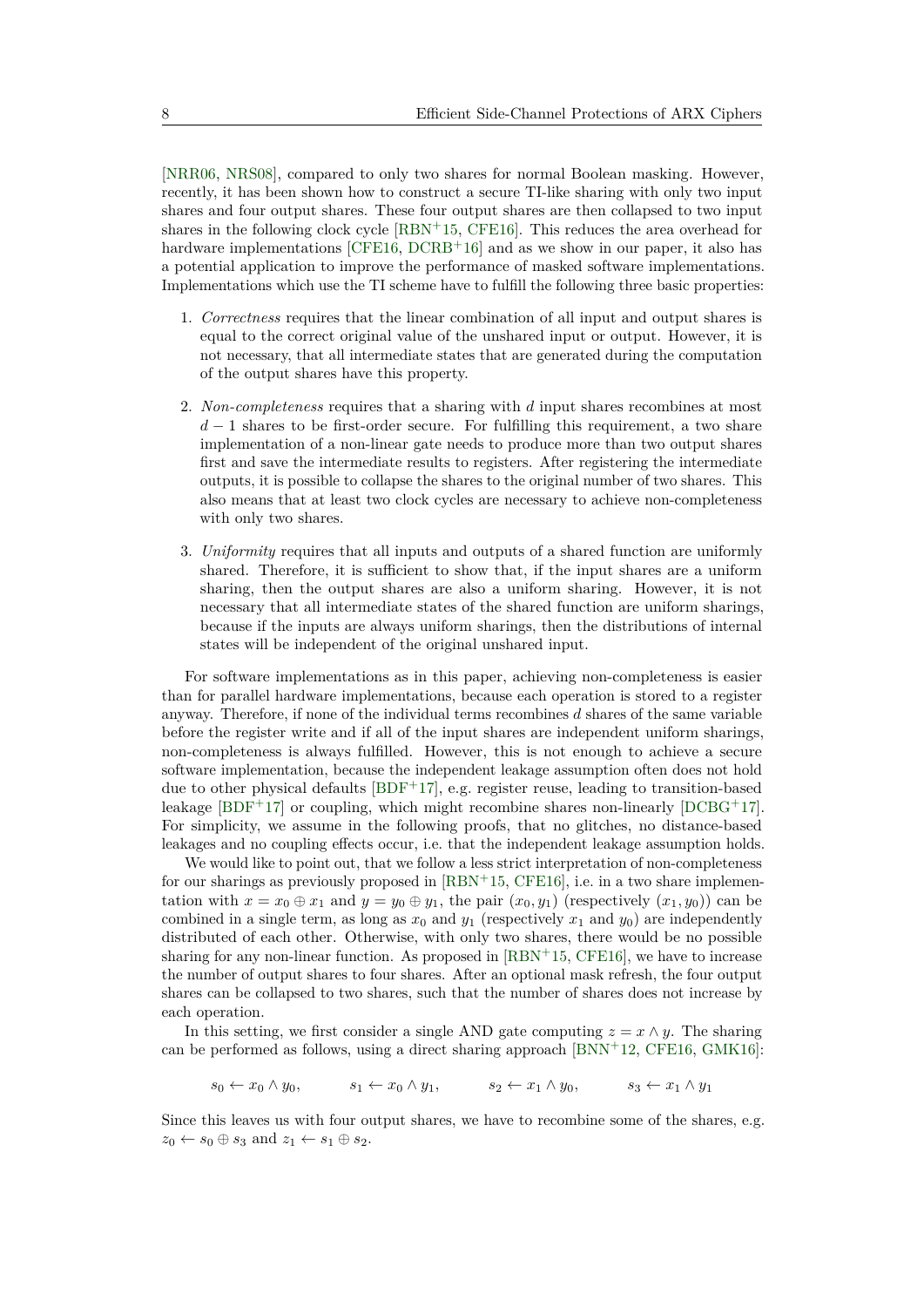Unfortunately, the sharing  $(z_0, z_1)$  is not uniform. Therefore, we have to repair the uniformity by refreshing some of the shares with fresh uniform randomness (Equation [3\)](#page-8-0). This can be achieved using one additional guard share *m* and then, by computing the following sequence of operations [\[GMK16\]](#page-25-12):

$$
s_0 \leftarrow x_0 \land y_0,\tag{1}
$$

<span id="page-8-1"></span>
$$
s_2 \leftarrow x_1 \land y_0, \qquad s_3 \leftarrow x_1 \land y_1 \qquad (2)
$$

<span id="page-8-3"></span><span id="page-8-2"></span><span id="page-8-0"></span>
$$
t_0 \leftarrow s_0 \oplus m, \qquad t_1 \leftarrow s_1 \oplus m \qquad (3)
$$

$$
z_0 \leftarrow t_0 \oplus s_2, \qquad \qquad z_1 \leftarrow t_1 \oplus s_3 \qquad \qquad (4)
$$

<span id="page-8-4"></span>**Lemma [1](#page-8-1).** The output sharing  $(z_0, z_1)$  computed by Equations 1 to [4](#page-8-2) is a correct, non*complete and uniform sharing of*  $z = xy$ *, if*  $(x_0, x_1)$ *,*  $(y_0, y_1)$  *are uniform sharings of x and y,* if the distribution of *m* is independent of  $(x_0, x_1)$  and  $(y_0, y_1)$ *, and if the intermediate state*  $(t_0, t_1)$  *is stored to a register before computing the output sharing*  $(z_0, z_1)$ *.* 

*Proof.* The correctness of the sharing defined by Equations [1](#page-8-1) and [2](#page-8-3) follows from the construction of the first part by direct sharing. Furthermore, we add the guard share *m* to two of the four shares, which means that this operation will not change the correctness of the sharing, since *m* is canceled out when retrieving the unshared value of *z*. The last step, collapsing four shares to two shares also does not change the correctness, because of the application of only a linear operation.

The non-completeness property holds, because firstly, every operation has two uniformly shared inputs and secondly, we assume that  $(t_0, t_1)$  is registered before the output shares  $(z_0, z_1)$ .

The proof of uniformity can be obtained by enumerating all possibilities. We used the Python script in the appendix for verification (Listing [1](#page-20-0) in Appendix [C\)](#page-20-1).  $\Box$ 

In a similar fashion also  $z = xy \oplus u$  can be shared as follows, where  $u_0$  and  $u_1$  takes the place of *m* and hence, no refreshing is needed [\[CFE16\]](#page-24-6). In the remainder of this paper, this gate is called AND-XOR gate.

<span id="page-8-5"></span>
$$
s_0 \leftarrow x_0 \land y_0, \qquad \qquad s_1 \leftarrow x_0 \land y_1 \tag{5}
$$

$$
s_2 \leftarrow x_1 \land y_0, \qquad \qquad s_3 \leftarrow x_1 \land y_1 \qquad \qquad (6)
$$

<span id="page-8-6"></span>
$$
t_0 \leftarrow s_0 \oplus u_0, \qquad \qquad t_1 \leftarrow s_1 \oplus u_1 \qquad \qquad (7)
$$

 $z_0 \leftarrow t_0 \oplus s_2,$   $z_1 \leftarrow t_1 \oplus s_3$  (8)

The proof of the TI properties for the sharing of  $z = xy \oplus u$  is essentially the same as for Lemma [1,](#page-8-4) hence, we skip the proof of the following lemma. However, the proof of uniformity is slightly different, therefore, we supply a slightly adapted Python script in Listing [2](#page-21-0) in Appendix [D.](#page-21-1)

<span id="page-8-7"></span>**Lemma 2.** *The output sharing*  $(z_0, z_1)$  *computed by Equations* [5](#page-8-5) *to* [8](#page-8-6) *is a correct, noncomplete and uniform sharing of*  $z = xy \oplus u$ *, if*  $(x_0, x_1)$ *,*  $(y_0, y_1)$  *are uniform sharings of* x and *y*, if the distribution of the sharing  $(u_0, u_1)$  is independent of  $(x_0, x_1)$  and  $(y_0, y_1)$ , and *if the intermediate state*  $(t_0, t_1)$  *is stored to a register before computing the output sharing*  $(z_0, z_1)$ .

These two sharings are essential for the 2-share TI of our masked modular addition operation. However, a direct application to the KSA algorithm leads to a very high consumption of randomness, because of the necessary mask refreshs in each loop iteration. We can solve this in an elegant way by reusing shares.

We apply the reuse scheme to a parallel execution of *k* shared AND gates, where each individual AND gate has a different set of inputs. We show that it can be shared uniformly with only a single guard share, instead of *k* uniformly distributed random refresh masks.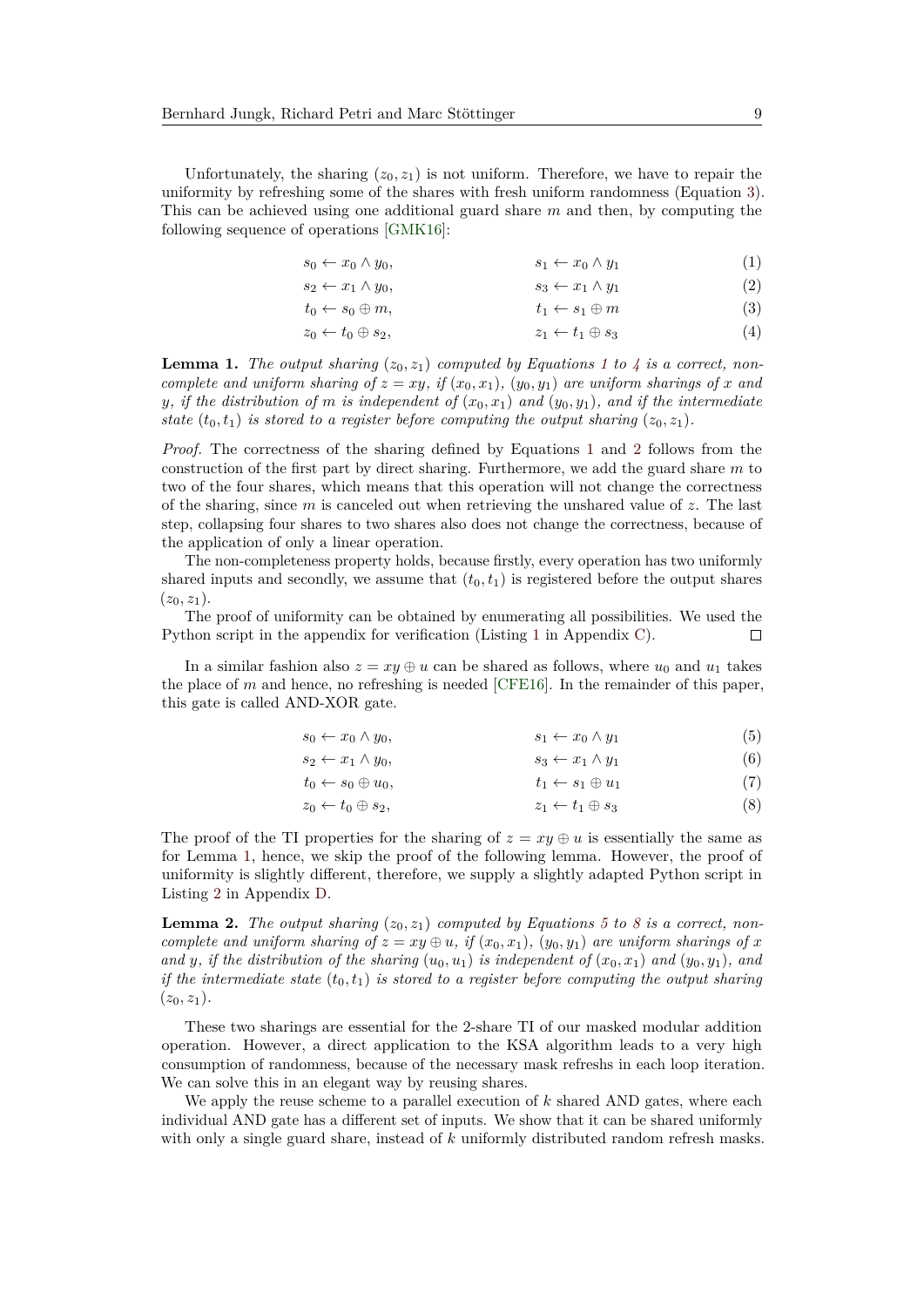<span id="page-9-0"></span>**Algorithm 3** 2-Share TI of a *k*-radix AND gate (SecAnd).

**Require:**  $x_0, x_1, y_0, y_1 \in \mathbb{Z}_{2^k}, k > 0, u \in \{0, 1\}$ **Ensure:**  $(z_0 \oplus z_1) = (x_0 \oplus x_1) \wedge (y_0 \oplus y_1) \text{ mod } 2^k$ 1:  $m \leftarrow ((x_0 \gg 1) \oplus (u \ll (k-1))$  # Generate refresh mask 2:  $(s_0, s_1, s_2, s_3) \leftarrow (x_0 \wedge y_0, x_0 \wedge y_1, x_1 \wedge y_0, x_1 \wedge y_1) \qquad \# \text{ Shared AND}$ 3:  $(t_0, t_1) \leftarrow (s_0 \oplus m, s_1 \oplus m)$  # Refresh masks 4:  $(z_0, z_1) \leftarrow (t_0 \oplus s_2, t_1 \oplus s_3)$  # Collapse shares 5: **return**  $(z_0, z_1)$ 

<span id="page-9-1"></span>

| Algorithm 4 2-Share TI of a $k$ -radix AND-XOR gate (SecAndXor). |  |  |  |  |  |  |  |
|------------------------------------------------------------------|--|--|--|--|--|--|--|
|------------------------------------------------------------------|--|--|--|--|--|--|--|

**Require:**  $x_0, x_1, y_0, y_1, u_0, u_1 \in \mathbb{Z}_{2^k}, k > 0$ **Ensure:**  $(z_0 \oplus z_1) = ((x_0 \oplus x_1) \wedge (y_0 \oplus y_1)) \oplus (u_0 \oplus u_1) \text{ mod } 2^k$ 1:  $(s_0, s_1, s_2, s_3)$  ←  $(x_0 ∧ y_0, x_0 ∧ y_1, x_1 ∧ y_0, x_1 ∧ y_1)$  # Shared AND 2:  $(t_0, t_1) \leftarrow (s_0 \oplus u_0, s_1 \oplus u_1)$  # Shared XOR 3:  $(z_0, z_1) \leftarrow (t_0 \oplus s_2, t_1 \oplus s_3)$  # Collapse shares 4: **return**  $(z_0, z_1)$ 

In this scheme, we reuse the property that inputs are uniformly distributed and thus, the inputs to an adjacent AND gate can be used to guard the uniformity of its (direct) neighbor. Only the uniformity of one shared AND gate needs to be protected by an additional independently uniformly distributed random input.

Based on this idea, we develop Algorithm [3](#page-9-0) (SecAnd) for a *k*-radix AND Gate and a corresponding proof of the TI properties (Lemma [3\)](#page-9-0). Additionally, in Algorithm [4](#page-9-1) (SecAndXor) we show the *k*-radix variant of the AND-XOR gate. We skip the proof of the TI properties for Algorithm [4,](#page-9-1) because it is only a repeated application of Lemma [2.](#page-8-7) In all of the following proofs, we assume a certain bit order, i.e. the lowest significant bit is bit 0 and the highest significant bit is bit  $k-1$ .

<span id="page-9-2"></span>**Lemma 3.** *Algorithm [3](#page-9-0) implements a correct, non-complete and uniform sharing of a k-radix AND gate with k inputs and k outputs,*

- *1. if the inputs*  $(x_0, x_1)$ *,* $(y_0, y_1)$  *are uniform sharings of x, y,*
- *2. if u is uniformly distributed,*
- *3. if the distributions of*  $x_0[k-1], x_1[k-1], y_0[k-1], y_1[k-1]$  *are independent of the distribution of u,*
- *4. and if the intermediate state* (*t*0*, t*1) *is stored to a register before computing the output sharing*  $(z_0, z_1)$ *.*

*Proof.* By Lemma [1,](#page-8-4) the computation of the top most bits  $k-1$  of  $z_0$  and  $z_1$ , i.e. the pair  $(z_0[k-1], z_1[k-1])$ , with  $m[k-1] = u$  is a correct, non-complete and uniform sharing, because the mask  $m[k-1] = u$  is assumed to be independent of  $x_0[k-1]$ ,  $x_1[k-1]$  and  $y_0[k-1], y_1[k-1]$ . Correctness and non-completness for the bits 0 to  $k-2$  can be also directly derived from Lemma [1.](#page-8-4)

For the uniformity of the bits 0 to  $k - 2$ , we have to show that the guard share is uniformly distributed and independent from the input shares. The uniformity of the guard shares follows from the reuse of the uniformly distributed inputs  $x_0[1], \ldots, x_0[k-1]$ which are reused as guard shares. Furthermore, the distributions of the guard shares are independent of the inputs, because different bits of  $x_0$  are used, i.e.  $m[i] = x_0[i+1]$  for  $0 \le i \le k-2$ , whereas the inputs to the shared AND gates are  $x_0[i], x_1[i]$  and  $y_0[i], y_1[i]$ for  $0 \leq i \leq k-2$ , which are, by assuming uniform sharings, all independently distributed from  $x_0[i+1]$ . Hence, uniformity for the shared *k*-radix AND follows.  $\Box$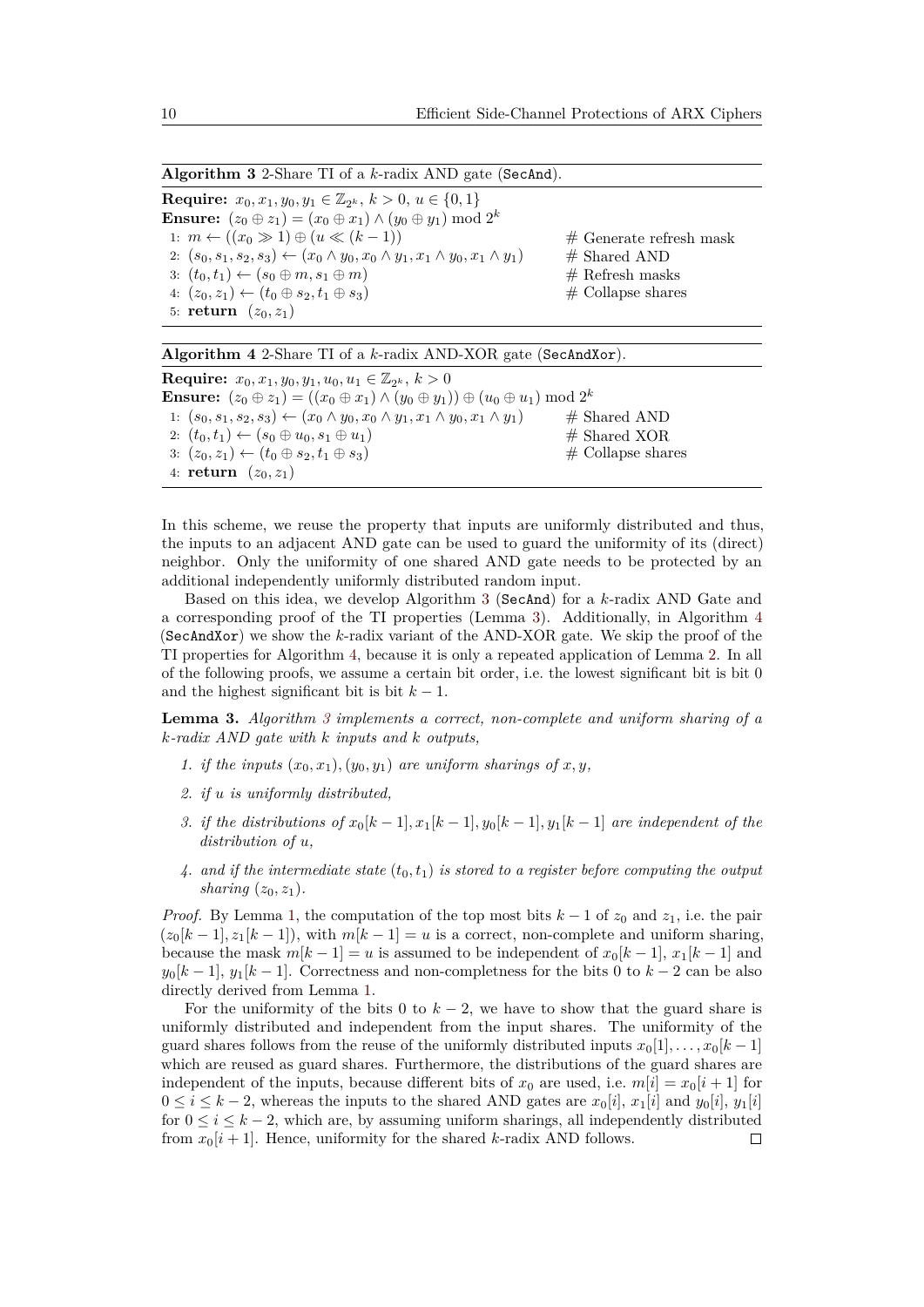<span id="page-10-0"></span>**Algorithm 5** 2-Share TI of a *k*-radix AND-SHIFT gate (SecAndShift).

**Require:**  $x_0, x_1 \in \mathbb{Z}_{2^k}, k > 0, u \in \{0, 1\}, 0 \leq i < k$ **Ensure:**  $(z_0 \oplus z_1) = (x_0 \oplus x_1) \wedge ((x_0 \oplus x_1) \ll i) \text{ mod } 2^k$  $m \leftarrow ((x_0 \gg 1) + (u \ll (k-1))$   $\qquad \qquad \#$  Generate refresh mask  $(y_0, y_1) \leftarrow (x_0 \ll i, x_1 \ll i)$  # Shared SHIFT  $(s_0, s_1, s_2, s_3) \leftarrow (x_0 \wedge y_0, x_0 \wedge y_1, x_1 \wedge y_0, x_1 \wedge y_1)$  # Shared AND  $(t_0, t_1) \leftarrow (s_0 \oplus m, s_1 \oplus m)$  # Refresh masks  $(z_0, z_1) \leftarrow (t_0 \oplus s_2, t_1 \oplus s_3)$  # Collapse shares **return**  $(z_0, z_1)$ 

<span id="page-10-1"></span>**Algorithm 6** 2-Share TI of a *k*-radix AND-XOR-SHIFT gate (SecAndShiftXor).

**Require:**  $x_0, x_1, y_0, y_1 \in \mathbb{Z}_{2^k}, k > 0, u \in \{0, 1\}, 0 \le i < k$ **Ensure:**  $(z_0 \oplus z_1) = (x_0 \oplus x_1) \wedge ((y_0 \oplus y_1) \ll i) \oplus y_0 \oplus y_1 \mod 2^k$ 1:  $(v_0, v_1) \leftarrow (y_0 \ll i, y_1 \ll i),$  # Shared SHIFT 2:  $(s_0, s_1, s_2, s_3) \leftarrow (x_0 \wedge v_0, x_0 \wedge v_1, x_1 \wedge v_0, x_1 \wedge v_1)$  # Shared AND 3:  $(t_0, t_1) \leftarrow (s_0 \oplus y_0, s_1 \oplus y_1)$  # Shared XOR 4:  $(z_0, z_1) \leftarrow (t_0 \oplus s_2, t_1 \oplus s_3)$  # Collapse shares 5: **return**  $(z_0, z_1)$ 

In addition, we are interested in an integration of the shift operation into SecAnd and SecAndXor to be able to use the flexible second operand feature of the ARM instruction set. This operation takes only one shared input  $(x_0, x_1)$  and an additional shift parameter *i*. Then, the shared input  $(x_0, x_1)$  is shifted by *i* bits to the left to generate the second operand of SecAnd. This leads to the two shared operations SecAndShift (Algorithm [5\)](#page-10-0) and SecAndShiftXor (Algorithm [6\)](#page-10-1). Proving the uniformity of SecAndShift is essentially the same as Lemma [3,](#page-9-2) therefore we skip the proof of Lemma [4,](#page-10-2) because by construction, precondition [3](#page-9-2) of Lemma 3 is automatically fullfilled, if  $(x_0, x_1)$  is a uniform sharing of x.

<span id="page-10-2"></span>**Lemma 4.** *Algorithm [5](#page-10-0) implements a correct, non-complete and uniform sharing of a k-radix AND-SHIFT gate with k inputs and k outputs:*

- 1. *if the inputs*  $x_0, x_1$  *is a uniform sharing of*  $x$ *,*
- *2. if u is uniformly distributed,*
- *3. if the distributions of*  $x_0[k-1], x_1[k-1], x_0[k-i], x_1[k-i]$  *are independent of the distribution of u,*
- 4. and if the intermediate state  $(t_0, t_1)$  is stored to a register before computing the output *sharing*  $(z_0, z_1)$ *.*

The next important observation is that the least significant bit  $x_0[0]$  is not used to guard any other output shares. Thus, this bit can be reused as guard share for the next series of parallel ANDs in the for loop of the KSA algorithm, which again leaves us with a single bit which we can reuse as guard share in the next iteration. We inductively prove this property by isolating the repeated AND-SHIFT gate which computes all the propagates in the for loop of the KSA algorithm (Algorithm [7\)](#page-11-0).

<span id="page-10-3"></span>**Lemma 5.** *Algorithm [7](#page-11-0) implements a correct, non-complete and uniform sharing of the function*  $p[k-1]$  ←  $(x[0] \oplus y[0]) \wedge \cdots \wedge (x[k-1] \oplus y[k-1]),$ 

- *if*  $x_0, x_1, y_0, y_1$  *are uniform sharings of*  $x, y$ *,*
- *and if u is uniformly distributed and if its distribution is independent of the inputs*  $x_0[k-1], x_1[k-1], y_0[k-1], y_1[k-1].$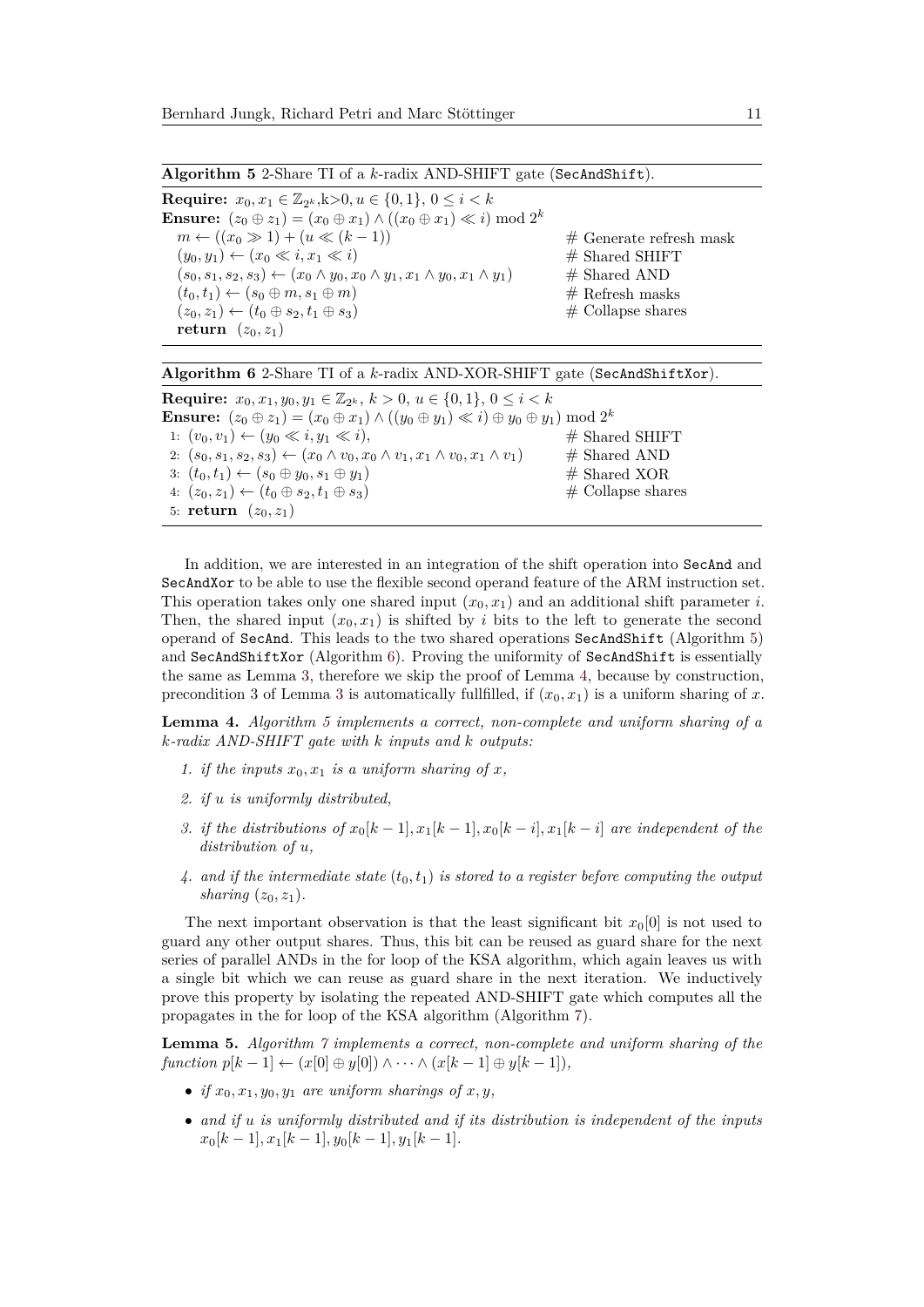<span id="page-11-0"></span>**Algorithm 7** 2-Share TI of the computation of propagates

**Require:**  $x_0, x_1, y_0, y_1 \in \mathbb{Z}_{2^k}, k > 0, u \in \{0, 1\}, \text{ with } x = x_0 \oplus x_1 \text{ and } y = y_0 \oplus y_1.$ **Ensure:**  $p[k-1] = (x[0] \oplus y[0]) \wedge \cdots \wedge (x[k-1] \oplus y[k-1]),$  with  $p = p_0 \oplus p_1$ 1:  $n \leftarrow \max(\lceil \log_2(k-1) \rceil, 1)$ 2:  $(p_0, p_1) \leftarrow \text{SecXor}(x_0, x_1, y_0, y_1)$  # Shared XOR 3: **for**  $i = 1$  to  $n - 1$  **do** 4:  $v \leftarrow p_0[0]$  # Save guard share  $i+1$  $( p_0, p_1 ) \leftarrow \texttt{SecAndShift}(p_0, p_1, u, 2^{i-1})$  $#$  Shared AND-SHIFT 6:  $u \leftarrow v$  # Use new guard share 7: **end for** 8: **return**  $(p_0, p_1)$ 

*Proof.* The initial part (Line 2) before the for loop is correct, non-complete and uniform, since it is only a linear combination of uniformly distributed random inputs.

In the for loop (Lines  $4-6$ ) we first assume, that in iteration *i*, *u* is uniformly distributed and independent of the shares  $p_0[k-1]$  and  $p_1[k-1]$ . Then, by Lemma [4,](#page-10-2) the output of the SecAndShift  $(p'_0, p'_1)$  is a correct, non-complete and uniform sharing. For iteration  $i + 1$ , the new *u*' has to be uniformly distributed and independent of the outputs  $p'_0[k-1]$ and  $p'_1[k-1]$  of iteration *i*. The uniformity of the distribution of  $u'$  is derived from the uniformity of  $p_0$ , namely  $u' = p_0[0]$ . Furthermore, the independence of the distribution of  $u'$  from  $p'_0[k-1]$  and  $p'_1[k-1]$  follows, because the sharing  $(p'_0[k-1], p'_1[k-1])$  has been refreshed using another independently uniformly distributed guard share, which is either *u* for index  $k - 1$  or  $p_0[k - 1 - j]$  for  $0 \le j < k - 2$ .

Since the initial values for the loop iteration  $i = 1$  are generated by a correct, noncomplete and uniform sharing, the loop invariant, that *u* is uniformly distributed and independent of  $p_0$ , and  $p_1$ , holds. Therefore, Algorithm [7](#page-11-0) implements a correct, noncomplete and uniform sharing.  $\Box$ 

The proof of Lemma [5](#page-10-3) is a variant of Daemen's proof in [\[Dae17\]](#page-24-7). Besides the obvious similarity, the proof itself is different, because Daemen's proof only works for permutations and hence, it is not applicable to our setting of the modular addition. Instead of basing our proof on the property of a permutation, we show that the inputs to the shared AND

<span id="page-11-1"></span>

|     | Algorithm 8 Kogge-Stone 2-Share Addition                                                                                                           |                           |
|-----|----------------------------------------------------------------------------------------------------------------------------------------------------|---------------------------|
|     | <b>Require:</b> $x_0, x_1, y_0, y_1 \in \mathbb{Z}_{2^k}, k > 0, u \in \{0, 1\}, \text{ with } x = x_0 \oplus x_1 \text{ and } y = y_0 \oplus y_1$ |                           |
|     | <b>Ensure:</b> $z = (x + y) \bmod 2^k$ , with $z = z_0 \oplus z_1$                                                                                 |                           |
|     | 1: $n \leftarrow \max(\lceil \log_2(k-1) \rceil, 1)$                                                                                               |                           |
|     | 2: $v \leftarrow x_0 \mod 2$                                                                                                                       | $#$ Save next guard share |
|     | 3: $(g_0, g_1) \leftarrow \texttt{SecAnd}(x_0, x_1, y_0, y_1, u)$                                                                                  | $#$ Shared AND            |
|     | 4: $(p_0, p_1)$ ← SecXor $(x_0, x_1, y_0, y_1)$                                                                                                    | $#$ Shared XOR            |
|     | 5: $u \leftarrow v$                                                                                                                                | $#$ Update guard share    |
|     | 6: for $i = 1$ to $n - 1$ do                                                                                                                       |                           |
|     | 7: $v \leftarrow p_0 \mod 2$                                                                                                                       | $#$ Save next guard share |
|     | 8: $(g_0, g_1) \leftarrow \texttt{SecAndShiftXor}(p_0, p_1, g_0, g_1, 2^{i-1})$                                                                    | $#$ Shared AND-SHIFT-XOR  |
| 9:  | $(p_0, p_1) \leftarrow \texttt{SecAndShift}(p_0, p_1, u, 2^{i-1})$                                                                                 | $#$ Shared AND-SHIFT      |
| 10: | $u \leftarrow v$                                                                                                                                   | $#$ Update guard share    |
|     | $11:$ end for                                                                                                                                      |                           |
|     | 12: $(g_0, g_1) \leftarrow$ SecAndShiftXor $(p_0, p_1, g_0, g_1, 2^{n-1})$                                                                         | $#$ Shared AND-SHIFT-XOR  |
|     | 13: $(z_0, z_1) \leftarrow (x_0 \oplus y_0 \oplus 2g_0, x_1 \oplus y_1 \oplus 2g_1)$                                                               | $#$ Compute final output  |
|     | 14: <b>return</b> $(z_0, z_1, u)$                                                                                                                  |                           |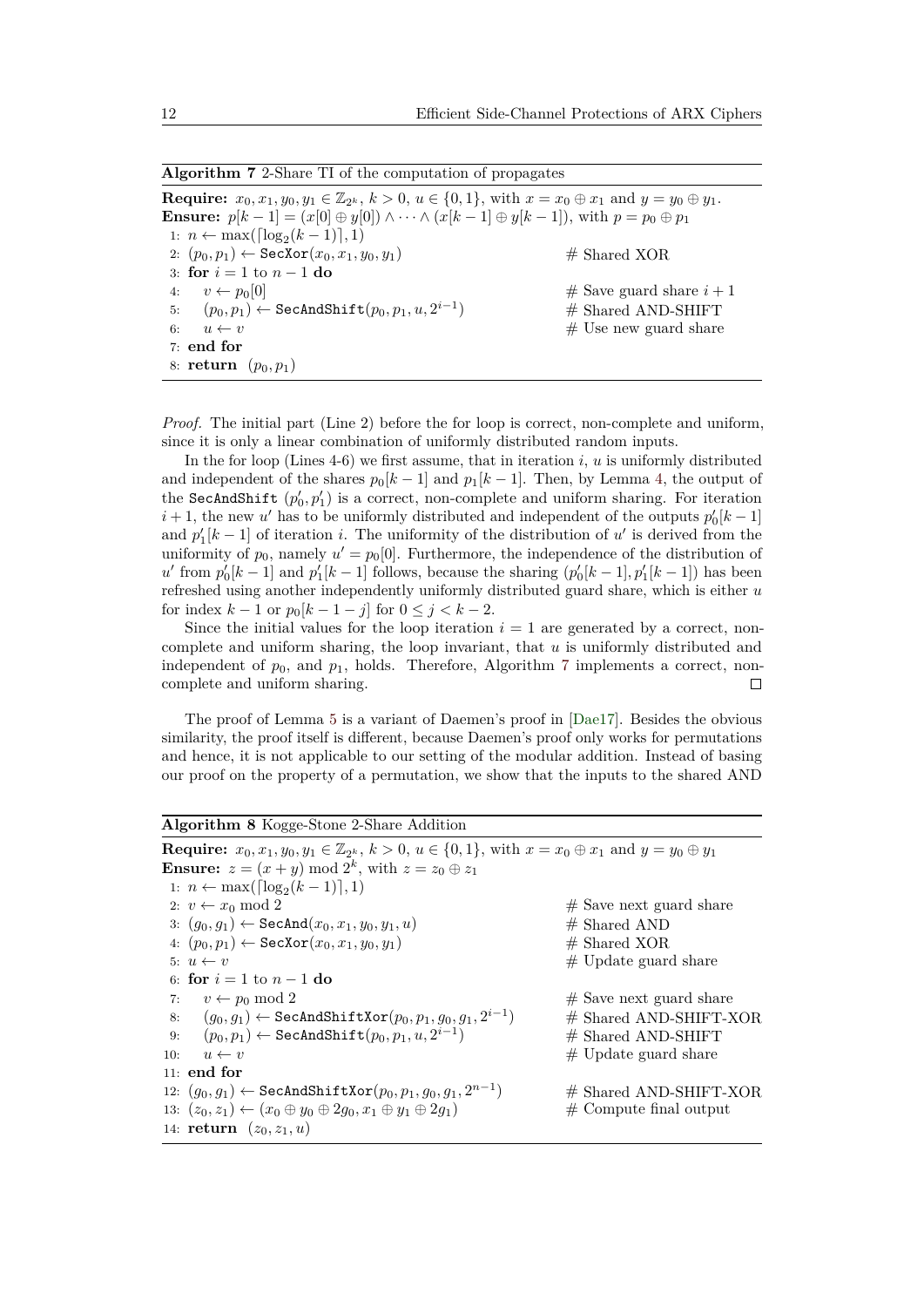gates and the guard masks are independently distributed in all cases during the for loop. Therefore, we can also show the uniformity property is fulfilled.

Using Lemma [5,](#page-10-3) we can now construct the 2-share TI of the full Kogge-Stone adder as depicted in Algorithm [8.](#page-11-1) The uniformity follows in a straight forward manner from Lemma [3,](#page-9-2) Lemma [5](#page-10-3) and from a parallel version of Lemma [2.](#page-8-7) Therefore, we give the theorem without proof.

**Theorem 1.** *Algorithm [8](#page-11-1) implements a correct, non-complete and uniform sharing of the Kogge-Stone Adder.*

In Appendix [B,](#page-19-0) we also provide the subtraction variant (Algorithm [14\)](#page-19-1) by making the same changes as we did to Biryukov et al.'s masked addition (Algorithm [13\)](#page-18-0).

#### **3.4 Extension to ARX ciphers**

Typical state of the art ciphers use more than one addition operation. Therefore, it is an interesting additional question, if the remaining guard share from the adder can be used as input guard share for other additions. We show that this idea is indeed sound for the application in any ARX cipher. Therefore, we can implement any ARX cipher with either our first unoptimized 2-share KSA or with its optimized variant.

**Theorem 2.** *Reusing the unused guard share u from the last iteration in Algorithm [8](#page-11-1) as guard share in a subsequent addition results in a correct, non-complete and uniform sharing of the subsequent addition in ChaCha20 (and all similar ARX ciphers).*

*Proof.* All outputs of the 2-share additions are reshared with inputs independent of the unused guard share *u*. Therefore, all outputs are independently distributed from *u*. Furthermore, all other shares of the internal state of the cipher are independently distributed and therefore, it is impossible that the distribution of *u* is dependent on any other bit of a sharing of the internal state of the cipher.  $\Box$ 

#### **3.5 Improved 2-Share TI Addition**

Our new algorithm can be improved further by optimizing the shared AND (Algorithm [9\)](#page-12-0), described in [\[BDLCU17\]](#page-24-2). The main benefit is a further reduction on the number of instructions. We like to highlight that the addition formula from Biryukov et al. could also be interpreted as 2-share TI that could be found by direct sharing and application of correction terms as proposed in the TI literature  $[BNN+12]$  $[BNN+12]$ . The equivalent formulas with correction terms in sum-of-products normal form are:

| $s_0 \leftarrow x_0 \wedge y_0,$ | $s_1 \leftarrow x_0 \wedge y_1 \oplus y_1 \oplus 1$ |
|----------------------------------|-----------------------------------------------------|
| $s_2 \leftarrow x_1 \wedge y_0,$ | $s_3 \leftarrow x_1 \wedge y_1 \oplus y_1 \oplus 1$ |
| $z_0 \leftarrow s_0 \oplus s_1$  | $z_1 \leftarrow s_2 \oplus s_3$                     |

Therefore, a version which also integrates the shift operation (Algorithm [10\)](#page-13-0) can be used as a drop-in replacement for our algorithm SecAndShift, which results in Algorithm [11.](#page-13-1)

<span id="page-12-0"></span>

| Algorithm 9 Optimized 2-Share TI of a k-radix AND gate (SecAndOpt) [BDLCU17]. |  |  |  |  |  |  |  |  |
|-------------------------------------------------------------------------------|--|--|--|--|--|--|--|--|
|-------------------------------------------------------------------------------|--|--|--|--|--|--|--|--|

**Require:**  $x_0, x_1, y_0, y_1 \in \mathbb{Z}_{2^k}, k > 0, u \in \{0, 1\}, 0 \le i < k$ **Ensure:**  $(z_0 \oplus z_1) = (x_0 \oplus x_1) \wedge ((x_0 \oplus x_1) \ll i) \text{ mod } 2^k$ 1:  $s_0 \leftarrow x_0 \land y_0, s_1 \leftarrow x_0 \lor \neg y_1$  # Shared AND 2:  $s_2 \leftarrow x_1 \land y_0, s_3 \leftarrow x_1 \lor \neg y_1$ 3:  $z_0 \leftarrow s_0 \oplus s_1, z_1 \leftarrow s_2 \oplus s_3$ 4: **return**  $(z_0, z_1)$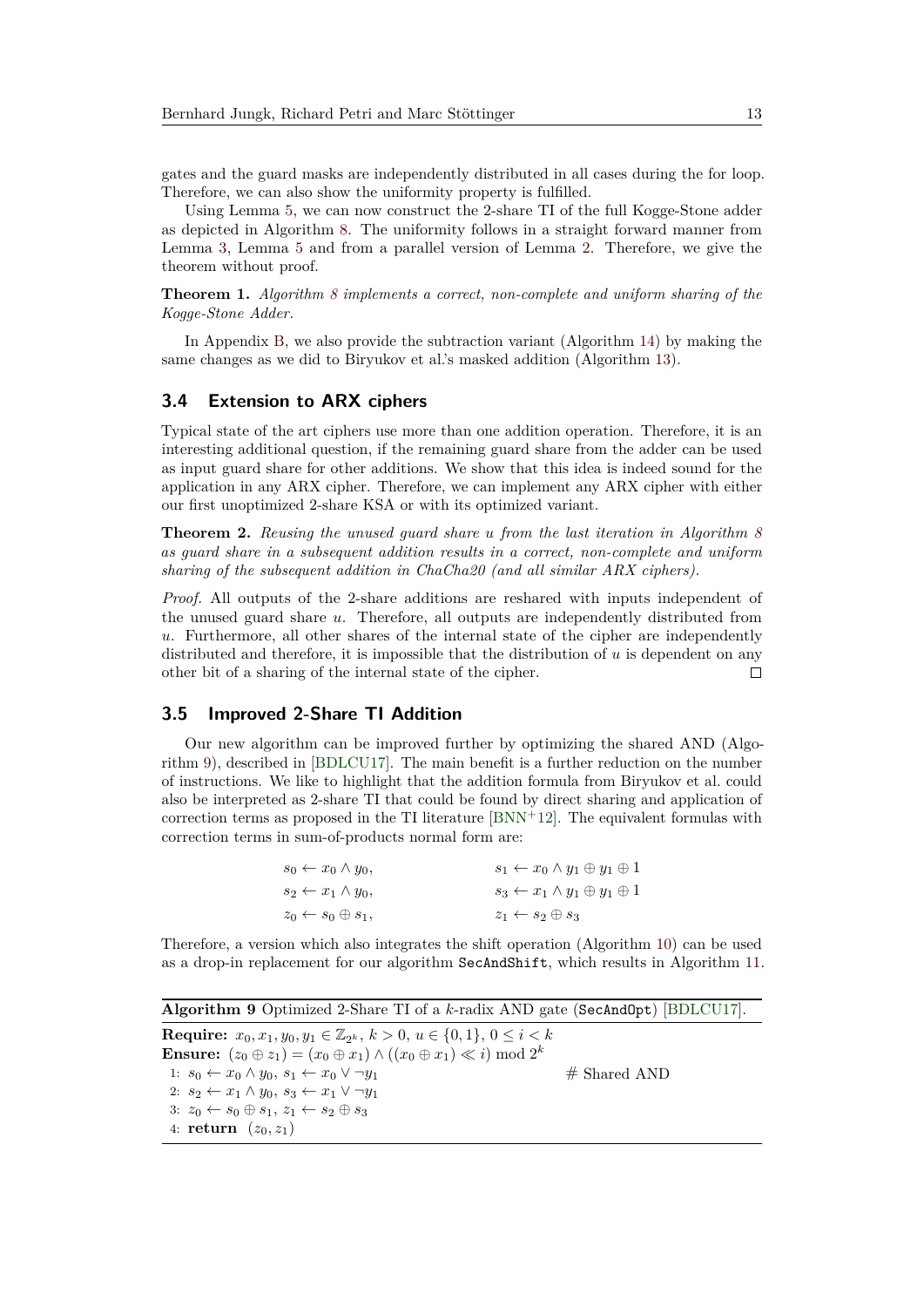<span id="page-13-0"></span>**Algorithm 10** Optimized 2-Share TI of a *k*-radix AND-SHIFT gate (SecAndShiftOpt) [\[BDLCU17\]](#page-24-2).

**Require:**  $x_0, x_1 \in \mathbb{Z}_{2^k}, k > 0, u \in \{0, 1\}, 0 \le i < k$ **Ensure:**  $(z_0 \oplus z_1) = (x_0 \oplus x_1) \wedge ((x_0 \oplus x_1) \ll i) \text{ mod } 2^k$ 1:  $(y_0, y_1) \leftarrow (x_0 \ll i, x_1 \ll i)$  # Shared SHIFT 2:  $(s_0, s_1, s_2, s_3)$  ←  $(x_0 ∧ y_0, x_0 ∨ \neg y_1, x_1 ∧ y_0, x_1 ∨ \neg y_1)$  # Shared AND 3:  $(z_0, z_1) \leftarrow (s_0 \oplus s_1, s_2 \oplus s_3)$  # Collapse shares 4: **return**  $(z_0, z_1)$ 

<span id="page-13-1"></span>

| Algorithm 11 Kogge-Stone Optimized 2-Share Addition                          |                                                                                                                                                                                                                                                                                                                                                                                                                                                                                                                                                                                                                                                                                                                                                                                                                                                                                   |  |  |  |  |  |
|------------------------------------------------------------------------------|-----------------------------------------------------------------------------------------------------------------------------------------------------------------------------------------------------------------------------------------------------------------------------------------------------------------------------------------------------------------------------------------------------------------------------------------------------------------------------------------------------------------------------------------------------------------------------------------------------------------------------------------------------------------------------------------------------------------------------------------------------------------------------------------------------------------------------------------------------------------------------------|--|--|--|--|--|
|                                                                              |                                                                                                                                                                                                                                                                                                                                                                                                                                                                                                                                                                                                                                                                                                                                                                                                                                                                                   |  |  |  |  |  |
|                                                                              |                                                                                                                                                                                                                                                                                                                                                                                                                                                                                                                                                                                                                                                                                                                                                                                                                                                                                   |  |  |  |  |  |
|                                                                              |                                                                                                                                                                                                                                                                                                                                                                                                                                                                                                                                                                                                                                                                                                                                                                                                                                                                                   |  |  |  |  |  |
|                                                                              | $#$ Generate refresh mask                                                                                                                                                                                                                                                                                                                                                                                                                                                                                                                                                                                                                                                                                                                                                                                                                                                         |  |  |  |  |  |
|                                                                              | $#$ Shared AND                                                                                                                                                                                                                                                                                                                                                                                                                                                                                                                                                                                                                                                                                                                                                                                                                                                                    |  |  |  |  |  |
|                                                                              | $#$ Shared XOR                                                                                                                                                                                                                                                                                                                                                                                                                                                                                                                                                                                                                                                                                                                                                                                                                                                                    |  |  |  |  |  |
|                                                                              | $#$ Refresh sharing of g                                                                                                                                                                                                                                                                                                                                                                                                                                                                                                                                                                                                                                                                                                                                                                                                                                                          |  |  |  |  |  |
|                                                                              | $#$ Update guard share                                                                                                                                                                                                                                                                                                                                                                                                                                                                                                                                                                                                                                                                                                                                                                                                                                                            |  |  |  |  |  |
|                                                                              |                                                                                                                                                                                                                                                                                                                                                                                                                                                                                                                                                                                                                                                                                                                                                                                                                                                                                   |  |  |  |  |  |
| $(g_0, g_1) \leftarrow \texttt{SecAndShiftXor}(p_0, p_1, g_0, g_1, 2^{i-1})$ | $#$ Shared AND-SHIFT-XOR                                                                                                                                                                                                                                                                                                                                                                                                                                                                                                                                                                                                                                                                                                                                                                                                                                                          |  |  |  |  |  |
|                                                                              | $#$ Shared AND-SHIFT                                                                                                                                                                                                                                                                                                                                                                                                                                                                                                                                                                                                                                                                                                                                                                                                                                                              |  |  |  |  |  |
|                                                                              |                                                                                                                                                                                                                                                                                                                                                                                                                                                                                                                                                                                                                                                                                                                                                                                                                                                                                   |  |  |  |  |  |
|                                                                              | $#$ Shared AND-SHIFT-XOR                                                                                                                                                                                                                                                                                                                                                                                                                                                                                                                                                                                                                                                                                                                                                                                                                                                          |  |  |  |  |  |
|                                                                              |                                                                                                                                                                                                                                                                                                                                                                                                                                                                                                                                                                                                                                                                                                                                                                                                                                                                                   |  |  |  |  |  |
|                                                                              |                                                                                                                                                                                                                                                                                                                                                                                                                                                                                                                                                                                                                                                                                                                                                                                                                                                                                   |  |  |  |  |  |
|                                                                              | <b>Require:</b> $x_1, x_2, y_1, y_2 \in \mathbb{Z}_{2^k}$ , $k > 0$ , $u \in \{0, 1\}$ , with $x = x_1 \oplus x_2$ and $y = y_1 \oplus y_2$<br><b>Ensure:</b> $z = (x + y) \bmod 2^k$ , with $z = z_1 \oplus z_2$<br>1: $n \leftarrow \max(\lceil \log_2(k-1) \rceil, 1)$<br>2: $m \leftarrow ((x_0 \gg 1) \oplus (u \ll (k-1))$<br>3: $(g_0, g_1) \leftarrow \texttt{SecAndOpt}(x_0, x_1, y_0, y_1)$<br>4: $(p_0, p_1)$ ← SecXor $(x_0, x_1, y_0, y_1)$<br>5: $(g_0, g_1) \leftarrow (g_0 \oplus m, g_1 \oplus m)$<br>6: $u \leftarrow x_0[0]$<br>7: for $i = 1$ to $n - 1$ do<br>$(p_0, p_1) \leftarrow \texttt{SecAndShiftOpt}(p_0, p_1, 2^{i-1})$<br>$10:$ end for<br>11: $(g_0, g_1) \leftarrow$ SecAndShiftXor $(p_0, p_1, g_0, g_1, 2^{n-1})$<br>12: $(z_0, z_1) \leftarrow (x_0 \oplus y_0 \oplus 2g_0, x_1 \oplus y_1 \oplus 2g_1)$<br>13: <b>return</b> $(z_0, z_1, u)$ |  |  |  |  |  |

For SecAndShiftXor there is no performance benefit, because the number of instructions will be worse in a generic setting, if the optimized masked AND gate is combined with the shared XOR gate and identical for ARM.

Regarding the additional entropy, it is important to note, that the composition in Algorithm [11](#page-13-1) would not work without the additional refreshing of randomness before the loop. This problem arises, because the outputs of the SecAndOpt and SecXor gates are not statistically independent and hence, we would observe leakage during the computation of the shared generates. The refreshing makes the distributions of the sharing of *g* and the sharing of *p* independent of each other before the loop. This independence is then preserved because the SecAndShiftXor gate uses the sharing  $(g_0, g_1)$  to refresh the entropy and since the initial distributions of  $(q_0, q_1)$  and  $(p_0, p_1)$  in the loop are independent of each other, the independence is always preserved throughout the loop. In the following theorem, we show that the 2-Share TI KSA shown in Algorithm [11](#page-13-1) is a proper 2-share TI which needs only one refreshing and hence, a one bit guard share *u*.

**Theorem 3.** *Algorithm [11](#page-13-1) implements a correct, non-complete and uniform sharing of the Kogge-Stone Adder.*

*Proof.* The correctness and non-completeness follows from the usage of the components SecXor, SecAndOpt, SecAndShiftXor, and SecAndShiftOpt. The mask refresh on Line 5 also does not change the correctness of the implementation and is obviously non-complete.

For the uniformity, we investigate the individual components:

1. SecAndOpt (Line 3) and SecXor (Line 4) produce uniform, but not independent sharings.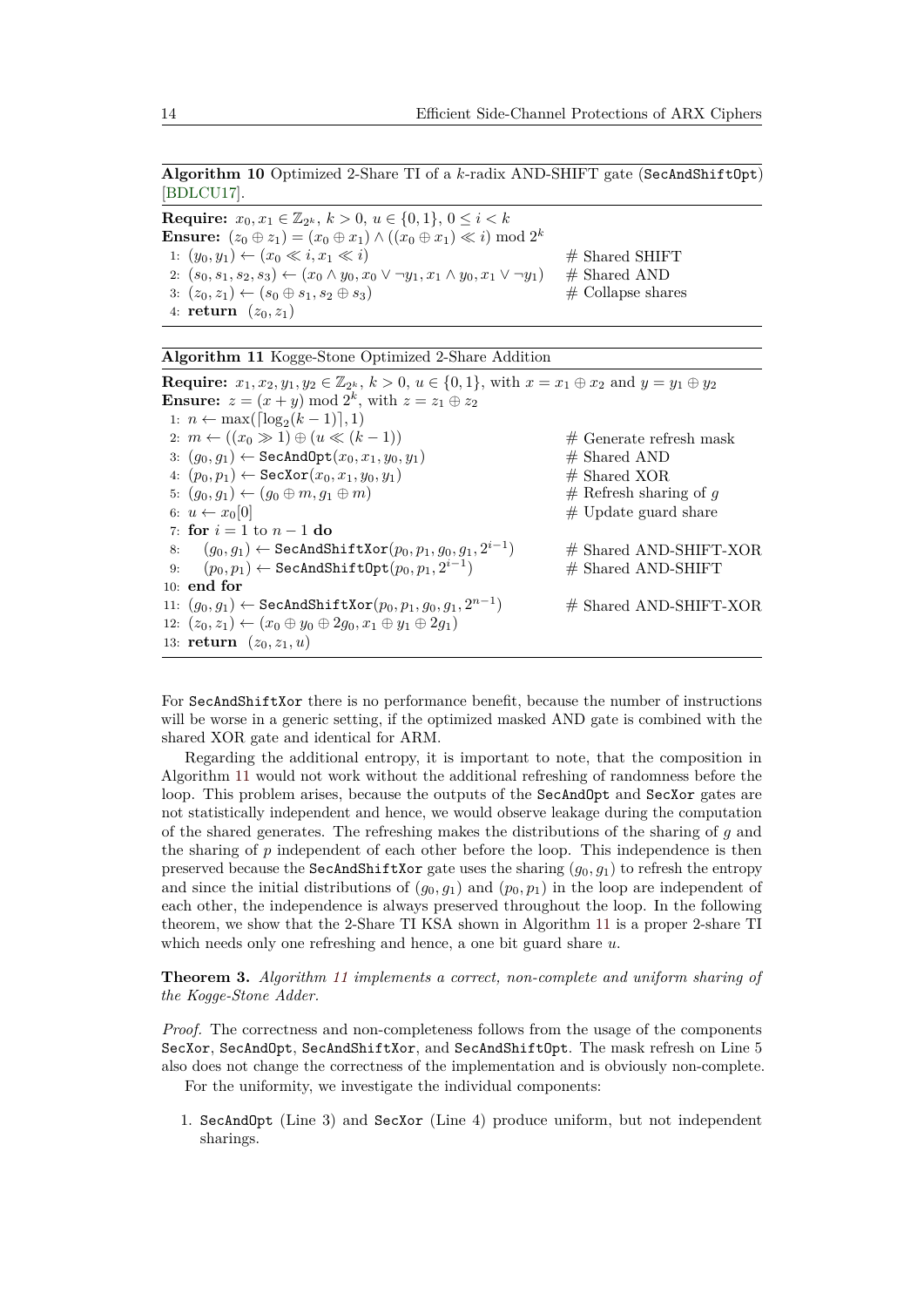- 2. The mask refresh on Line 5 restores the independence of the shared propagates  $(p_0, p_1)$  which are produced by the **SecAndOpt** operation (Line 3) from the generates  $(g_0, g_1).$
- 3. For the uniformity of the loop, we first show, that a simplified variant of Lemma [5](#page-10-3) also holds for SecAndShiftOpt. The sharing of the AND-SHIFT gate in the for loop (Line 7 in Algorithm [11\)](#page-13-1) is a uniform sharing, if the input is uniformly shared. The uniformity condition is sufficient, because the shift operation guarantees the independence of the two shared inputs to the original masked AND gate. Therefore, for iteration *i*, the output of the AND-SHIFT gate is a uniform sharing of the original AND-SHIFT output. Furthermore, the input to the AND-SHIFT gate for iteration  $i+1$  is also a uniform sharing, since it is the output of iteration *i*. Therefore, also the output for iteration  $i + 1$  is a uniform sharing. Since the initial sharing  $(p_0, p_1)$ for iteration 1 is also uniform, the AND-SHIFT gate in the for loop (Line 7 in Algorithm [11\)](#page-13-1) only produces uniform sharings of the intermediates of the propagates.
- 4. For the AND-SHIFT-XOR operation in the loop, we can perform a similar proof than for the AND-SHIFT gate. Firstly, we assume that  $(p_0, p_1)$  and  $(q_0, q_1)$  are independently uniformly distributed sharings in iteration *i*. Then the output of AND-SHIFT-XOR is also a uniform sharing which is independently distributed of the sharing  $(p_0, p_1)$ . Secondly, since the output of AND-SHIFT-XOR in iteration *i* is uniform, the inputs  $g_0, g_1$  in iteration  $i + 1$  are uniform. Furthermore, we already proofed that in all loop iterations  $(p_0, p_1)$  is a uniform sharing of p. Therefore, also the output in iteration  $i+1$  is uniform. Since the inputs in iteration 1 are also uniform and independently distributed, all output sharings during the loop computation are also uniform.
- 5. The uniformity of the AND-SHIFT-XOR gate on line 11 follows, because the outputs of the loop are independently uniformly distributed, and they are the inputs of this operation.
- 6. On line 12, all operations are linear combinations of uniform sharings and are therefore obviously uniform.

Since all operations have uniform input and output sharings, the optimized KSA is also uniform and hence a correct, non-complete and uniform 2-share TI.  $\Box$ 

#### <span id="page-14-0"></span>**3.6 Operation Count**

In Table [1,](#page-15-2) we show the detailed operation counts for the individual operations. The generic architecture assumes, that there are only four operations available, NOT, AND, XOR and SHIFT, while we allow the full ARM instruction set for the ARM figures. The table shows, that our new operations are competitive in general and especially, that merging operations can lead to considerable performance savings, without compromising the theoretical security, even though the formulas presented in [\[BDLCU17\]](#page-24-2) are optimal for the two-input gates. Although our SecAnd operation is slower in the generic setting than the variants from [\[CGTV15,](#page-24-4) [BDLCU17\]](#page-24-2), this is mainly due to the integration of the mask generation. If we disregard this and if we look a the ARM results for SecAndShift, the number of instructions for ARM does not increase, since the shift can be integrated in the same instruction and hence, the operation is faster. Furthermore, if we use the optimizations proposed by Biryukov et al., we can further reduce the instruction count for the ARM implementation of SecAndShift to only 6 instructions, which saves 25% instructions on this important platform. In addition, we note, that using the SecAndShiftXor seems to be beneficial in all settings, which is due to merging AND, SHIFT and XOR in a single operation.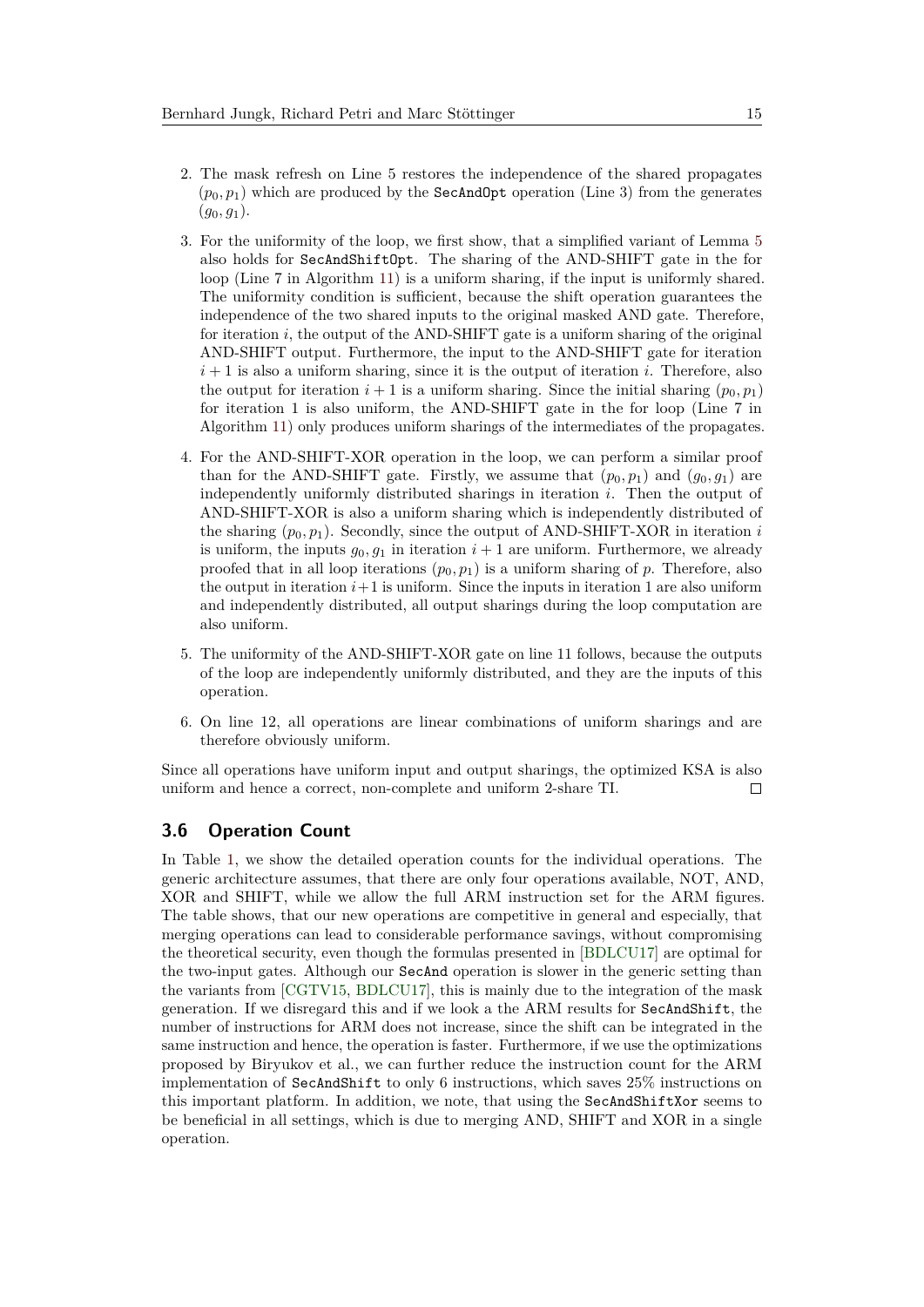<span id="page-15-2"></span>

|                                    | SecXor                                                     | SecShift                         | SecAnd                 | $SecAndShift/-Opt$              | SecAndShiftXor             |
|------------------------------------|------------------------------------------------------------|----------------------------------|------------------------|---------------------------------|----------------------------|
| Generic [CGTV15]<br>ARM [CGTV15]   | 2                                                          | 4<br>4                           |                        | $8 + 2$<br>$8 + 2$              | $8 + 4 + 2$<br>$8 + 4 + 2$ |
| Generic [BDLCU17]<br>ARM [BDLCU17] | $\mathcal{D}_{\mathcal{L}}$<br>$\mathcal{D}_{\mathcal{L}}$ | $\overline{2}$<br>$\overline{2}$ |                        | $7 + 2$<br>$6 + 2$              | $7 + 2 + 2$<br>$6 + 2 + 2$ |
| Generic [new]<br>ARM [new]         |                                                            |                                  | $8(11)^1$<br>$8(11)^1$ | $10(13)^{1/9}$<br>$8(11)^{1/6}$ | 10                         |

Table 1: Comparison of masked operations.

<sup>1</sup> Value in parenthesis includes generation of refresh mask.

<span id="page-15-1"></span>

|                   | Table 2: Comparison of masked addition and subtraction. |                   |                   |                    |          |  |
|-------------------|---------------------------------------------------------|-------------------|-------------------|--------------------|----------|--|
|                   | Addition                                                | Opt. Addition     | Subtraction       | Opt. Subtraction   | Rand.    |  |
| Generic [CGTV15]  | $28 \log_2 k + 4$                                       |                   |                   |                    | k        |  |
| ARM [CGTV15]      | $28 \log_2 k + 4$                                       |                   | -                 |                    | k        |  |
| Generic [BDLCU17] | $22 \log_2 k + 6$                                       |                   | $32 \log_2 k + 4$ |                    |          |  |
| ARM [BDLCU17]     | $22 \log_2 k + 4$                                       |                   | $30 \log_2 k + 6$ |                    | $\Omega$ |  |
| Generic [new]     | $24 \log_2 k + 6$                                       | $19\log_2 k + 11$ | $24\log_2 k + 12$ | $19 \log_2 k + 17$ |          |  |
| ARM [new]         | $18\log_2 k + 4$                                        | $14\log_2 k + 8$  | $18\log_2 k + 11$ | $14\log_2 k + 13$  |          |  |

Table 2: Comparison of masked addition and subtraction.

A similar effect can be seen in Table [2,](#page-15-1) where we see that the removal of some mask refreshing steps, the usage of the second operand feature and also other optimizations on the assembly level can outperform the previously published results significantly. Our basic addition variant already improves the state of the art for ARM implementations about 18%, but when we also take the other optimizations by Biryukov et al. into account, we end up with an even more impressive saving of about 50% compared to the results from [\[CGTV15\]](#page-24-4) and 36% compared to [\[BDLCU17\]](#page-24-2). Furthermore, the improved subtraction algorithm is about 53% faster than the one proposed in [\[BDLCU17\]](#page-24-2). Overall, for one of the most common values of  $k, k = 32$ , we reduce the overhead from 114 instructions [\[BDLCU17\]](#page-24-2) to only 83. This is a significant cost saving, especially, if we consider that an unprotected addition usually takes only one clock cycle on most common platforms. As a reference, we also append ARM implementations of our two addition implementations in Appendix [E.](#page-22-0) However, we only made sure that no basic distance-based leakage from register writes are existing in the implementations and hence, the implementations are likely to leak in practice and therefore, they only serve as a starting point for real world implementations.

### <span id="page-15-0"></span>**4 Implementation Overview**

For our evaluation, we developed several ARM assembly implementations of ChaCha20, targeting ARM Cortex-M3 and Cortex-M4 processors. We implemented an unprotected reference according to the recommendations reported in [\[SSS17\]](#page-26-9), to serve as a baseline to compare the relative performance overhead of our protected implementations. Furthermore, we developed two protected implementations of ChaCha20, one with our first unoptimized masked addition and the second with the optimized counterpart. All of our performance numbers are reported in Table [3](#page-16-1) alongside other implementation results from [\[AFM17,](#page-23-0) [SSS17\]](#page-26-9). However, due to different hardware, the clock cycle counts are not fully comparable, because the memory architecture plays an important role, even if the basic ARM architecture is identical.

In most cases, we used the optimizations such as the second flexible operand, as described in [\[SSS17\]](#page-26-9), to reduce the cycle count. Hence, our unprotected version performs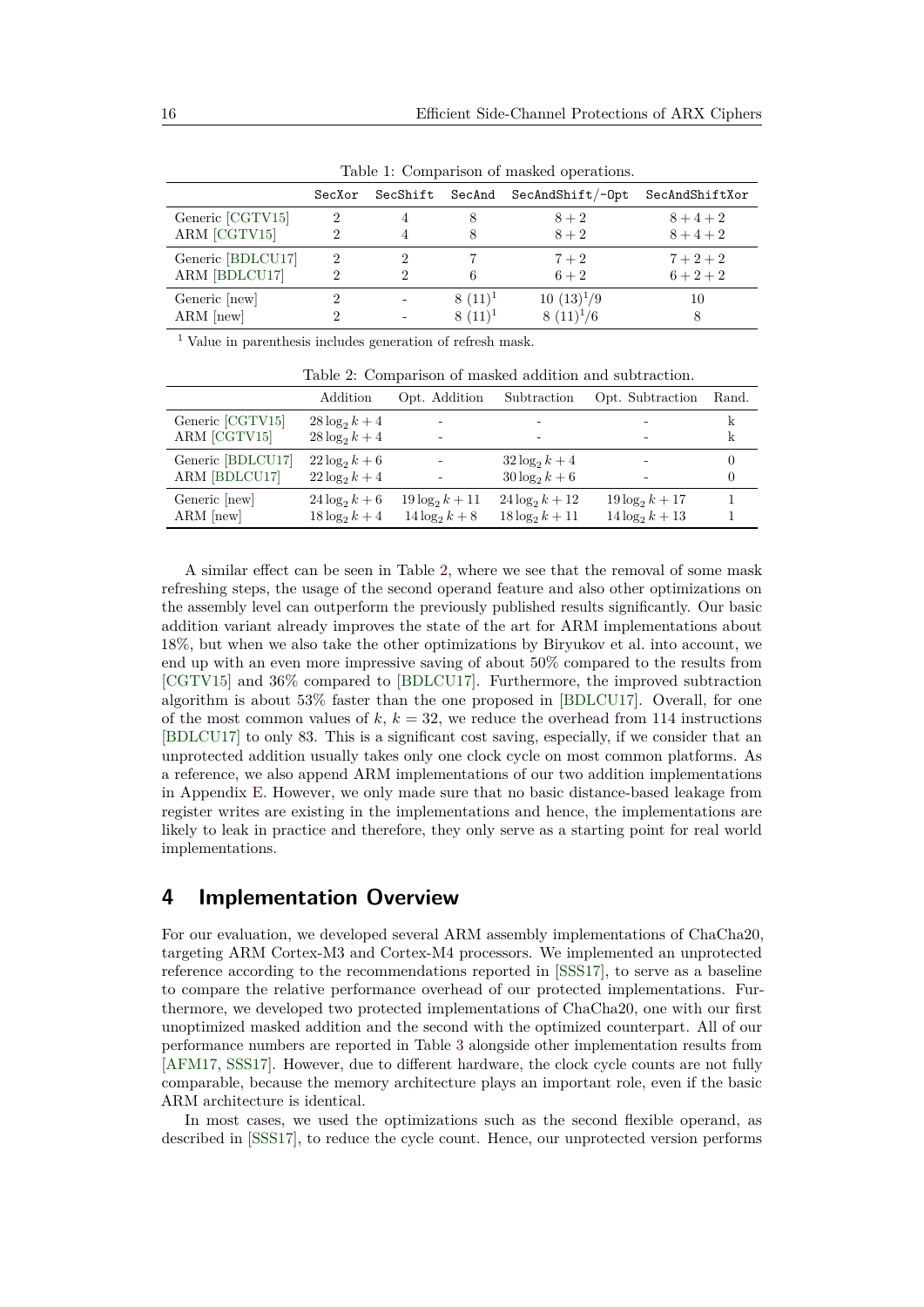| Implementation          | Code | Stack | Cycles |
|-------------------------|------|-------|--------|
| Our Reference [new]     | 488  | 56    | 1726   |
| Unprotected [AFM17]     | N/A  | N/A   | 4380   |
| Unprotected [SSS17]     | 734  | 232   | 1487   |
| Unprotected [SSS17]     | 3174 | 228   | 1287   |
| $2$ -Share $[new]$      | 2214 | 316   | 72721  |
| 2-Share Optimized [new] | 2138 | 316   | 60623  |
| Masked [AFM17]          | N/A  | N/A   | 121618 |
| Masked [AFM17]          | N/A  | N/A   | 93993  |

<span id="page-16-1"></span>Table 3: Code sizes and runtime cycle counts for the tested implementations

roughly as fast as reported in [\[SSS17\]](#page-26-9).

The size and time overheads of the protected implementations in comparison to our reference are considerable. Both 2-Share variants exhibit a 4*.*5 fold increase in size, and a  $35\times$  to  $42\times$  increase in duration. This overhead is much higher than the  $21\times$  increase reported in [\[AFM17\]](#page-23-0), however, our reference implementation is also much faster than theirs.

Note that the optimized 2-share variant is about 17% faster than our first implementation, a figure close to the 27% difference in the number of instructions presented in Table [2](#page-15-1) (Section [3.6\)](#page-14-0). Furthermore, we beat the results reported in [\[AFM17\]](#page-23-0) by 36%. This shows, that the masked addition is the driving factor for the speed of the countermeasure. The assembly implementations for the masked additions are shown in Appendix [E.](#page-22-0)

## <span id="page-16-0"></span>**5 Conclusion**

ARX ciphers such as ChaCha20 are deployed in many application domains. A major benefit of such ciphers is that they are easy to protect against timing side-channel attacks. However, other side-channel protections, such as against power or EM are less straightforward and all secure state of the art protections are very costly.

Our results promise a significant performance improvement for Boolean masking for the modular addition. With a reduction of the instruction count by 36% over the state of the art masked adder and more than 50% for masked subtraction, our proposed algorithms provide a major performance improvement. This also translates to a much faster implementation for ChaCha20 on Cortex-M3/M4 processors.

At the same time, we cut down the requirement of randomness to only one additional bit, which is very close to the randomness-free adder by Biryukov et al. [\[BDLCU17\]](#page-24-2). Therefore, only 513 bits of randomness have to be sampled per encryption (or decryption) in the case of ChaCha20. Overall, the performance improvements and the much lower randomness requirements are very helpful when ARX ciphers have to be protected against side-channel attacks at a low cost. However, despite our improvements, the penalty for masking ARX ciphers is still very high and hence, further research is necessary. One direction could be an investigation of bit-sliced implementations, especially for processors where SIMD operations are available.

It is also noteworthy, that we used the TI methodology with two shares to beat a conventional Boolean masking implementation. To the best of our knowledge this is the first report, that TI can also deliver competitive performance for software implementations.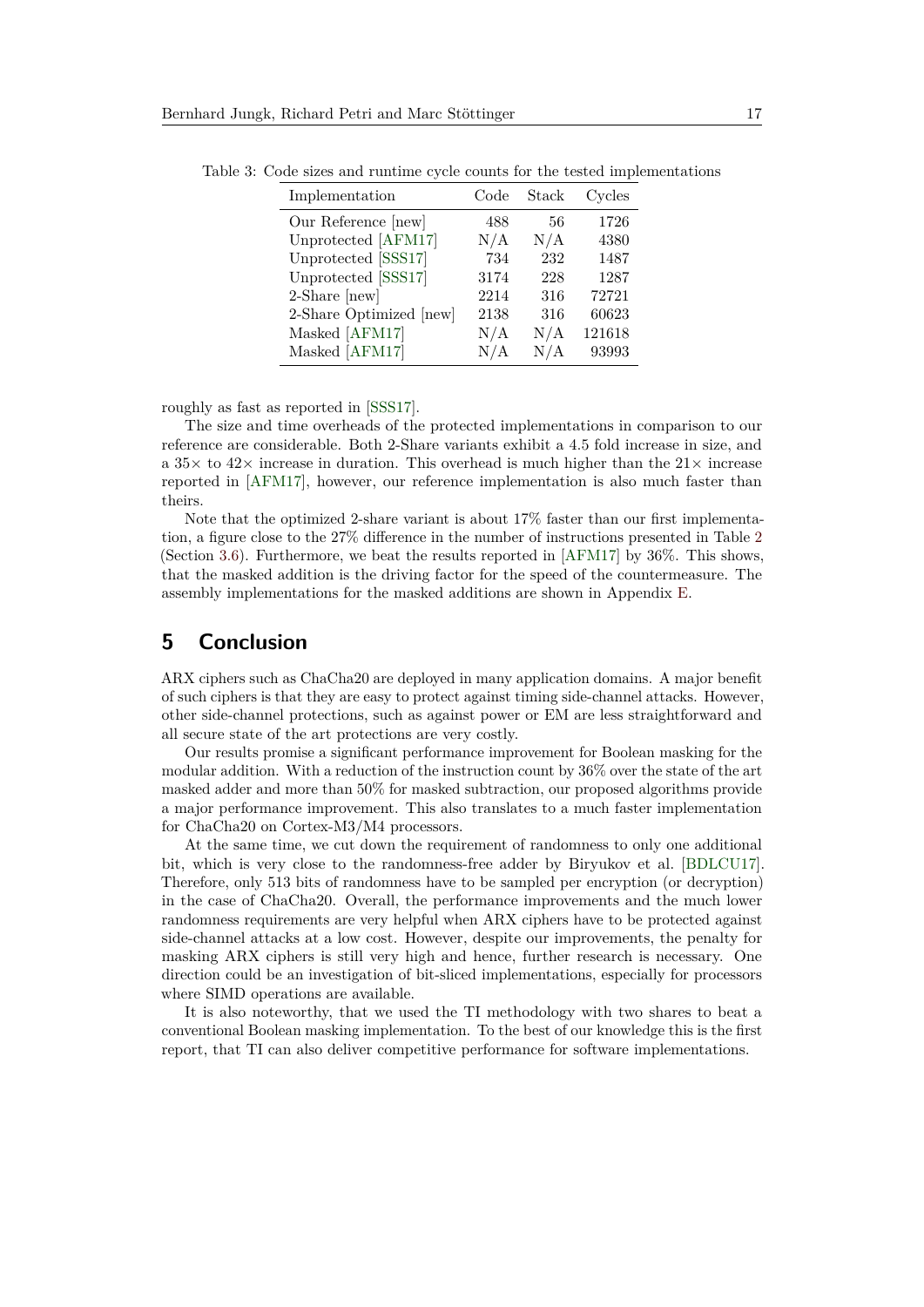# <span id="page-17-0"></span>**A Algorithms for Optimized Boolean Masking [\[BDLCU17\]](#page-24-2)**

This appendix contains the original masked adder (Algorithm [12\)](#page-17-1) using the optimized formula from Biryukov et al. [\[BDLCU17\]](#page-24-2). We also show our optimized subtraction operation based on the same basic ideas (Algorithm [13\)](#page-18-0).

<span id="page-17-1"></span>**Algorithm 12** Kogge-Stone Masked Addition [\[BDLCU17\]](#page-24-2)

**Require:**  $x_0, x_1, y_0, y_1 \in \mathbb{Z}_{2^k}$ , with  $x = x_0 \oplus x_1$  and  $y = y_0 \oplus y_1$ **Ensure:**  $z = (x + y) \text{ mod } 2^k$ , with  $z = z_0 \oplus z_1$ 1:  $n \leftarrow \max(\lceil \log_2(k-1) \rceil, 1)$ 2:  $(p_0, p_1)$  ← SecXor $(x_0, x_1, y_0, y_1)$ 3:  $(g_0, g_1)$  ← SecAnd $(x_0, x_1, y_0, y_1)$ 4: (*g*0*, g*1) ← ((*g*<sup>0</sup> ⊕ *x*1) ⊕ *g*1*, x*1) 5: **for**  $i = 1$  to  $n - 1$  **do** 6:  $(h_0, h_1)$  ← SecShift $(g_0, g_1, 2^{i-1})$ 7:  $(u_0, u_1)$  ← SecAnd $(p_0, p_1, h_0, h_1)$ 8:  $(g_0, g_1) \leftarrow \text{SecXor}(g_0, g_1, u_0, u_1)$ 9:  $(h_0, h_1)$  ← SecShift $(p_0, p_1, 2^{i-1})$ 10:  $(h_0, h_1) \leftarrow ((h_0 \oplus x_1) \oplus h_1, x_1)$ 11:  $(p_0, p_1)$  ← SecAnd $(p_1, p_2, h_0, h_1)$ 12:  $(p_0, p_1) \leftarrow ((p_0 ⊕ y_1) ⊕ p_1, y_1)$ 13: **end for** 14:  $(h_0, h_1)$  ← SecShift $(g_0, g_1, 2^{n-1})$ 15:  $(u_0, u_1)$  ← SecAnd $(p_0, p_1, h_0, h_1)$ 16:  $(g_0, g_1)$  ← SecXor $(g_0, g_1, u_0, u_1)$ 17:  $(z_0, z_1)$  ← SecXor $(y_0, y_1, x_0, x_1)$ 18:  $(p_0, p_1) \leftarrow ((z_0 \oplus (g_0 \ll 1)) \oplus (x_1 \ll 1), y_1)$ 19: **return**  $(z_0, z_1)$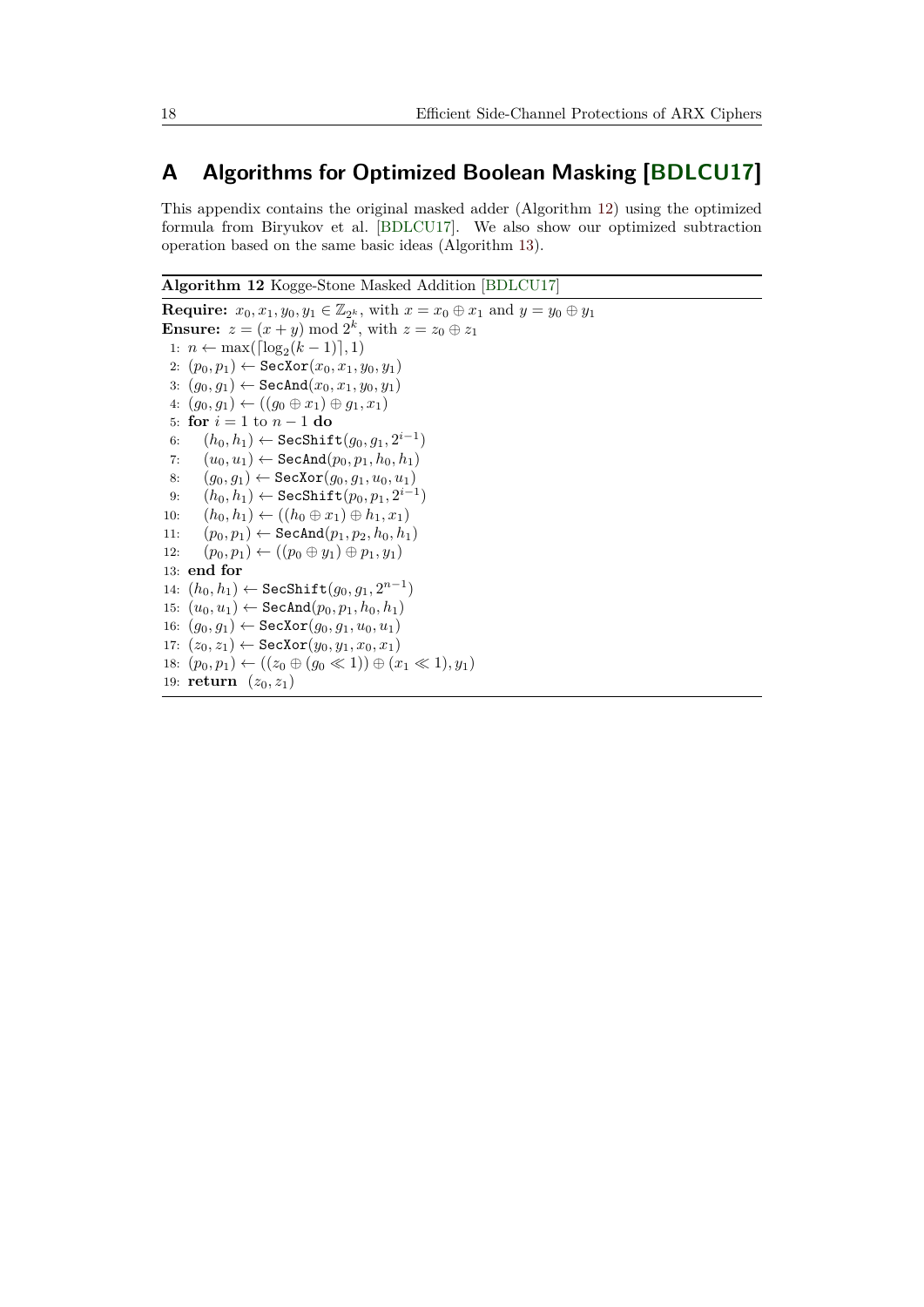<span id="page-18-0"></span>**Algorithm 13** Kogge-Stone Masked Subtraction (based on adder from [\[BDLCU17\]](#page-24-2))

**Require:**  $x_1, x_2, y_1, y_2 \in \mathbb{Z}_{2^k}$ , with  $x = x_1 \oplus x_2$  and  $y = y_1 \oplus y_2$ **Ensure:**  $z = (x - y) \text{ mod } 2^k$ , with  $z = z_1 \oplus z_2$ 1:  $n \leftarrow \max(\lceil \log_2(k-1) \rceil, 1)$ 2:  $y_1 \leftarrow \neg y_1$ 3:  $(p_0, p_1)$  ← SecXor $(x_0, x_1, y_0, y_1)$ 4: (*g*0*, g*1) ← SecAnd(*x*0*, x*1*, y*0*, y*1) 5:  $(g_0, g_1) \leftarrow ((g_0 \oplus x_1) \oplus g_1, x_1)$  $(6: (g_0, g_1) \leftarrow ((g_0 \oplus (y_0 \wedge 1)) \oplus (y_1 \wedge 1), g_1)$ 7: **for** *i* = 1 to *n* − 1 **do**  $8:$   $(h_0, h_1) \leftarrow \texttt{SecShift}(g_0, g_1, 2^{i-1})$ 9:  $(u_0, u_1) \leftarrow \texttt{SecAnd}(p_0, p_1, h_0, h_1)$ 10:  $(g_0, g_1) \leftarrow \text{SecXor}(g_0, g_1, u_0, u_1)$ 11:  $(h_0, h_1) \leftarrow \texttt{SecShift}(p_0, p_1, 2^{i-1})$ 12:  $(h_0, h_1) \leftarrow ((h_0 \oplus x_1) \oplus h_1, x_1)$ 13:  $(p_0, p_1) \leftarrow \texttt{SecAnd}(p_1, p_2, h_0, h_1)$ 14:  $(p_0, p_1) \leftarrow ((p_0 \oplus y_1) \oplus p_1, y_1)$ 15: **end for** 16:  $(h_0, h_1)$  ← SecShift $(g_0, g_1, 2^{n-1})$ 17:  $(u_0, u_1) \leftarrow \texttt{SecAnd}(p_0, p_1, h_0, h_1)$ 18:  $(g_0, g_1)$  ← SecXor $(g_0, g_1, u_0, u_1)$ 19:  $(z_0, z_1)$  ← SecXor $(y_0, y_1, x_0, x_1)$ 20:  $(z_0, z_1) \leftarrow ((z_0 \oplus (g_0 \ll 1)) \oplus (x_1 \ll 1), y_1)$  $21: (z_0, z_1) \leftarrow (z_0 \oplus 1, z_1)$ 22: **return**  $(z_0, z_1)$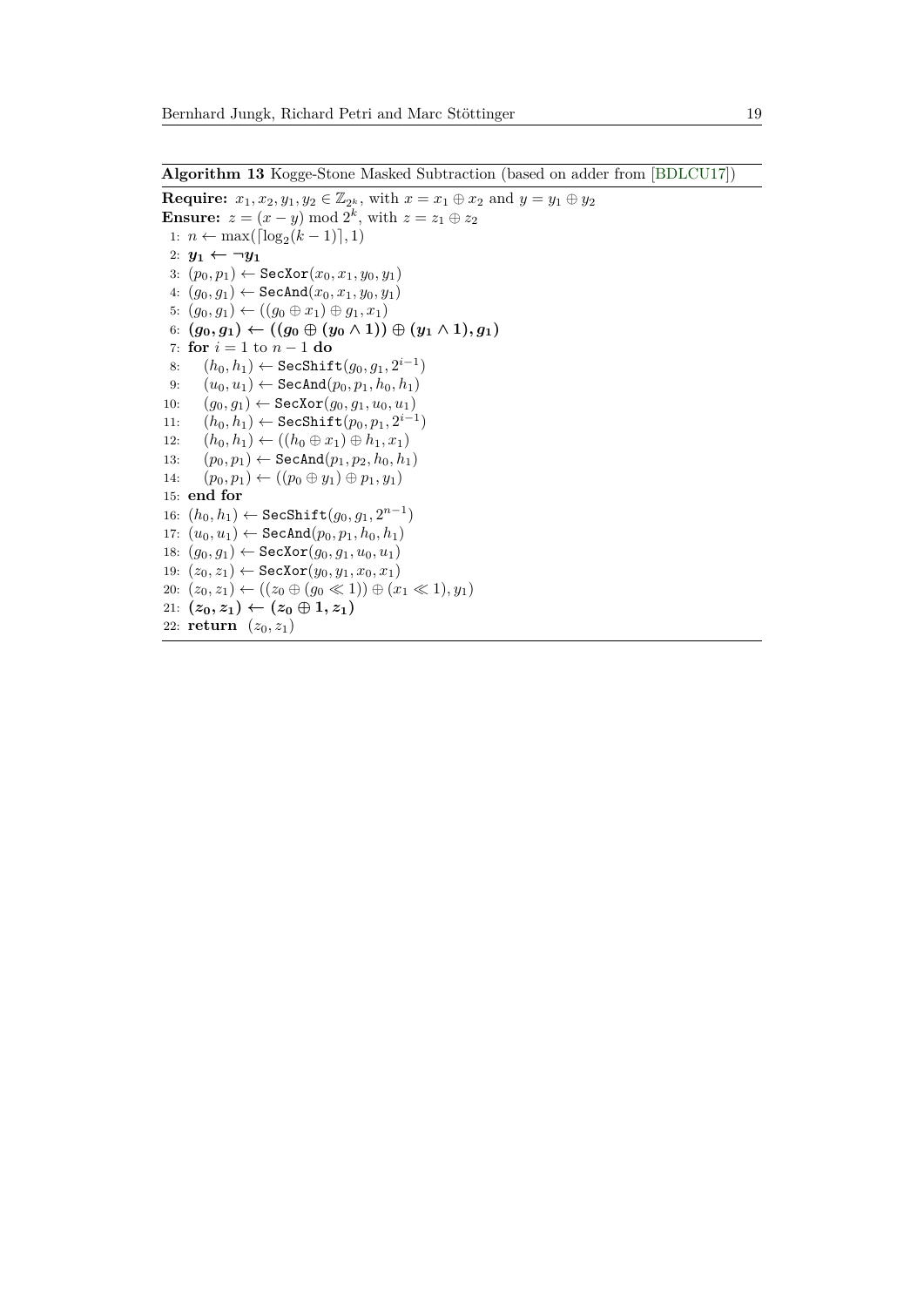# <span id="page-19-0"></span>**B Algorithms for 2-Share Subtraction**

This appendix contains the 2-share subtraction variant of our 2-share addition operations, both the first variant (Algorithm [14\)](#page-19-1) and also the version optimized with Biryukov et al.'s AND formula (Algorithm [15\)](#page-19-2).

<span id="page-19-1"></span>

|  |  | Algorithm 14 Kogge-Stone 2-Share Subtraction |  |  |
|--|--|----------------------------------------------|--|--|
|--|--|----------------------------------------------|--|--|

**Require:**  $x_1, x_2, y_1, y_2 \in \mathbb{Z}_{2^k}, k > 0, u \in \{0, 1\}$ , with  $x = x_1 \oplus x_2$  and  $y = y_1 \oplus y_2$ **Ensure:**  $z = (x - y) \text{ mod } 2^k$ , with  $z = z_1 \oplus z_2$ 1:  $n \leftarrow \max(\lceil \log_2(k-1) \rceil, 1)$ 2:  $v \leftarrow x_0 \mod 2$  # Save next guard share 3:  $y_1 \leftarrow \neg y_1$ 4:  $(g_0, g_1) \leftarrow \texttt{SecAnd}(x_0, x_1, y_0, y_1, u)$  # Shared AND 5:  $(p_0, p_1) \leftarrow \text{SecXor}(x_0, x_1, y_0, y_1)$  # Shared XOR  $(9_1, 9_2) \leftarrow (9_1 \oplus (y_1 \wedge 1), 9_2 \oplus (y_2 \wedge 1))$ 7:  $u \leftarrow v$  *+ Update guard share* 8: **for** *i* = 1 to *n* − 1 **do** 9:  $v \leftarrow p_0 \mod 2$  # Save next guard share 10:  $(g_0, g_1) \leftarrow \texttt{SecAndShiftXor}(p_0, p_1, g_0, g_1, 2^{i-1})$  $#$  Shared AND-SHIFT-XOR 11:  $(p_0, p_1) \leftarrow \texttt{SecAndShift}(p_0, p_1, u, 2^{i-1})$  $#$  Shared AND-SHIFT 12:  $u \leftarrow v$   $\qquad \qquad \#$  Update guard share 13: **end for** 14:  $(g_0, g_1)$  ← SecAndShiftXor $(p_0, p_1, g_0, g_1, 2^{n-1})$ ) # Shared AND-SHIFT-XOR 15:  $(z_0, z_1) \leftarrow (x_0 \oplus y_0 \oplus 2g_0, x_1 \oplus y_1 \oplus 2g_1)$  # Compute final output  $16: (z_1, z_2) \leftarrow (z_1 \oplus 1, z_2)$ 17: **return**  $(z_0, z_1, u)$ 

<span id="page-19-2"></span>**Algorithm 15** Kogge-Stone Optimized 2-Share Subtraction

**Require:**  $x_1, x_2, y_1, y_2 \in \mathbb{Z}_{2^k}, k > 0, u \in \{0, 1\}$ , with  $x = x_1 \oplus x_2$  and  $y = y_1 \oplus y_2$ **Ensure:**  $z = (x - y) \text{ mod } 2^k$ , with  $z = z_1 \oplus z_2$ 1:  $n \leftarrow \max(\lceil \log_2(k-1) \rceil, 1)$ 2:  $m \leftarrow ((x_0 \gg 1) \oplus (u \ll (k-1))$  # Generate refresh mask  $3: y_1 \leftarrow \neg y_1$ 4:  $(q_0, q_1) \leftarrow \text{SecAndOpt}(x_0, x_1, y_0, y_1)$  # Shared AND 5:  $(p_0, p_1) \leftarrow$  SecXor $(x_0, x_1, y_0, y_1)$  # Shared XOR 6:  $(g_0, g_1) \leftarrow (g_0 \oplus m, g_1 \oplus m)$  # Refresh sharing of *g*  $( q_1, q_2) \leftarrow (q_1 \oplus (y_1 \wedge 1), q_2 \oplus (y_2 \wedge 1))$ 8:  $u \leftarrow x_0[0]$  # Update guard share 9: **for** *i* = 1 to *n* − 1 **do** 10:  $(g_0, g_1) \leftarrow \texttt{SecAndShiftXor}(p_0, p_1, g_0, g_1, 2^{i-1})$ ) # Shared AND-SHIFT-XOR 11:  $(p_0, p_1) \leftarrow \texttt{SecAndShiftOpt}(p_0, p_1, 2^{i-1})$  $#$  Shared AND-SHIFT 12: **end for** 13:  $(g_0, g_1)$  ← SecAndShiftXor $(p_0, p_1, g_0, g_1, 2^{n-1})$  $#$  Shared AND-SHIFT-XOR 14:  $(z_0, z_1) \leftarrow (x_0 \oplus y_0 \oplus 2g_0, x_1 \oplus y_1 \oplus 2g_1)$  # Compute final output  $(2_1, 2_2) \leftarrow (z_1 \oplus 1, z_2)$ 16: **return**  $(z_0, z_1, u)$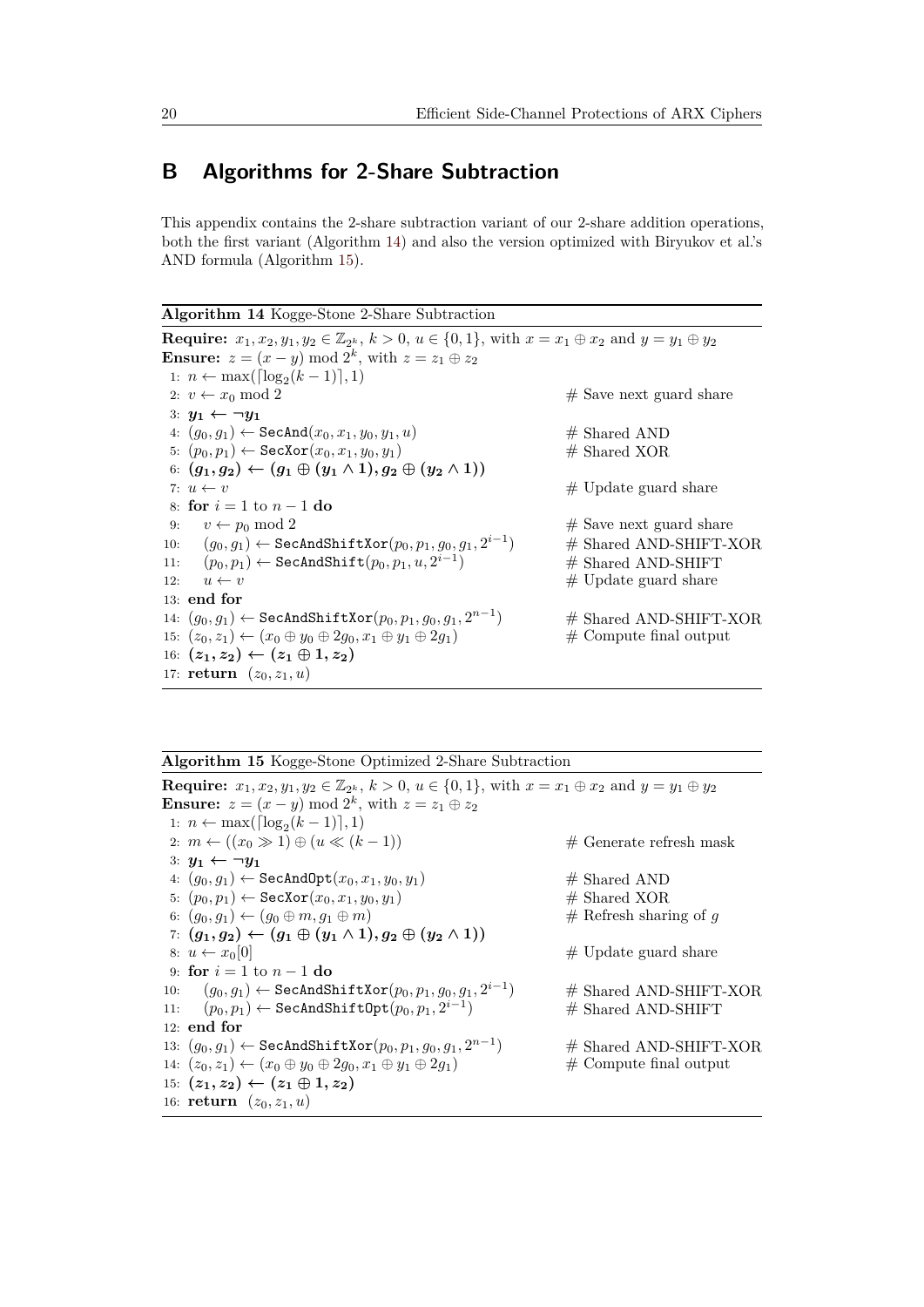# <span id="page-20-1"></span>**C Proof of Uniformity for Lemma 1**

```
Listing 1 Proof of Uniformity for Lemma 1
```

```
1 import numpy as np
 \frac{2}{3}distribution = np{\text .}zeros(4)4
 5 for x in x range (0, 4):<br>6 x0 = x >> 1
      x0 = x \gg 17 x1 = x & 18
9 for y in \text{range}(0, 4):
10 y0 = y \gg 111 y1 = y & 1\frac{12}{13}for m in x range (0, 2):
14 s0 = x0 \& y015 s1 = x1 \& y0<br>16 s2 = x0 \& y1s2 = x0 \& y117 s3 = x1 \& y1\frac{18}{19}19 t0 = s0 m
20 t1 = s1 \hat{m}\frac{21}{22}22 z0 = t0 \hat{ } s 2
23 z1 = t1 \degree s 3
24
25 distribution [z0 \ll 1 \mid z1] \neq 1\frac{26}{27}# distribution [3] and distribution [0] are representations of '0'
28 # Therefore, they must be equal to fulfill uniformity.
29 assert (distribution [3] = distribution [0])
30 \# distribution [3] and distribution [0] are representations of '1'
31 # Therefore, they must be equal to fulfill uniformity.<br>32 assert (distribution [2] = distribution [1])
    \alpha assert (distribution [2] = distribution [1])
33 # The AND operation outputs three times \frac{1}{2} and once '1'.
34 assert (distribution \left[3\right] / distribution \left[2\right] = 3)
35
36 print "The sharing of the AND gate is uniform"
```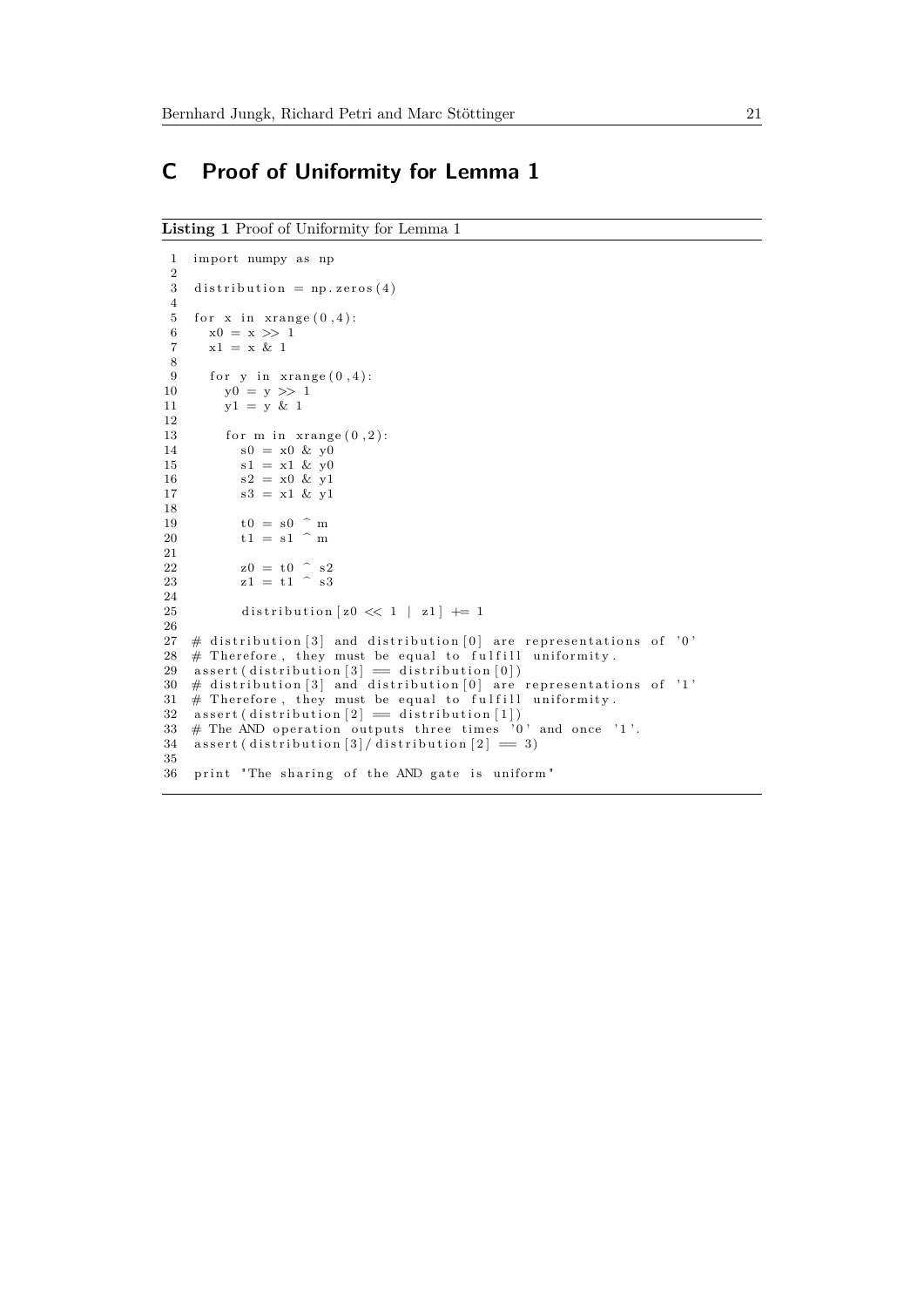# <span id="page-21-1"></span>**D Proof of Uniformity for Lemma 2**

```
Listing 2 Proof of Uniformity for Lemma 2
```

```
1 import numpy as np
 \frac{2}{3}distribution = np{\text .}zeros(4)4
 5 for x in x range (0, 4):<br>6 x0 = x >> 1
      x0 = x \gg 17 x1 = x & 18
 9 for y in \text{range}(0, 4):
10 y0 = y \gg 1<br>11 y1 = y \& 1y1 = y \& 1\frac{12}{13}for u in x range (0, 4):
14 u0 = u \gg 115 u1 = u & 116
17 s0 = x0 \& y018 s1 = x1 \& y0<br>19 s2 = x0 \& y1s2 = x0 \& y120 s3 = x1 \& y1\frac{21}{22}22 t0 = s0 u023 t1 = s1 u124
25 z0 = t0 \degree s 2
26 z1 = t1 \hat{ } s 3
27
28 distribution [z0 \ll 1 \mid z1] \neq 129
30 \# distribution [3] and distribution [0] are representations of '0'
31 # Therefore, they must be equal to fulfill uniformity.<br>32 assert (distribution [3] = distribution [0])
    \text{assert}(\text{distribution}[3] = \text{distribution}[0])33 \# distribution [2] and distribution [1] are representations of '1'
34 # Therefore, they must be equal to fulfill uniformity.
35 assert (distribution [2] = distribution [1])
36 # The AND–XOR gate outputs '0' and '1' with the same frequency.
37 assert (distribution \left[3\right] / distribution \left[2\right] = 1)
38
39 print "The sharing of the AND-XOR gate is uniform"
```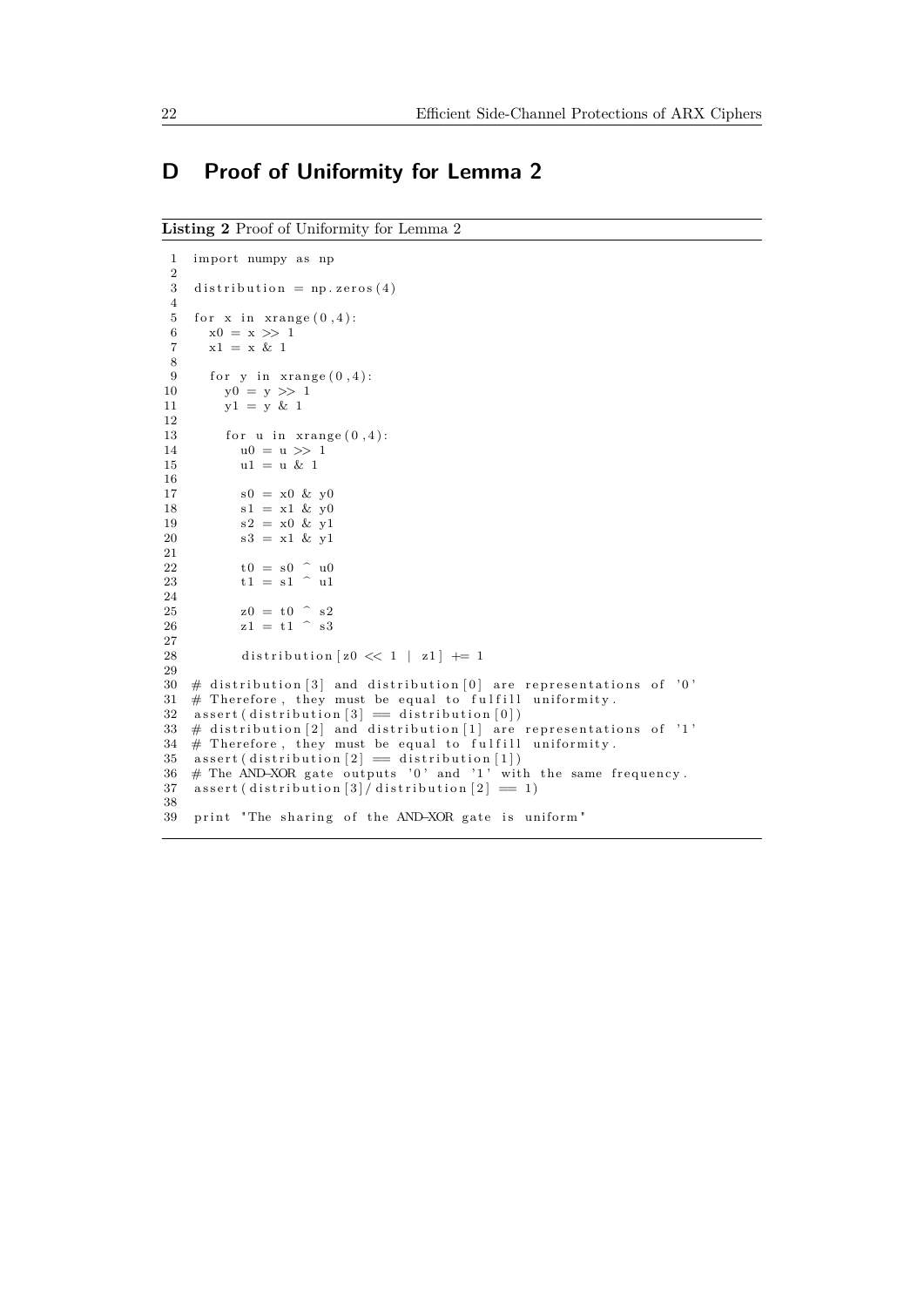# <span id="page-22-0"></span>**E Addition ARM Assembly**

Listing [3](#page-22-1) and [4](#page-23-2) show the assembly code for the 2-Share TI addition presented in this work. In both cases, the registers r0 and r1 contain the shares for the first operand, r2 and r3 the shares for the second. The resulting shares are placed in registers r0 and r1. Register r12 contains the additional 1-bit random value for mask refreshing.

<span id="page-22-1"></span>**Listing 3** 2-Share TI Addition ARM implementation

| $\mathbf 1$    | // Generate mask                                                 | 51       | // Iteration 3                                                                                                                                   |
|----------------|------------------------------------------------------------------|----------|--------------------------------------------------------------------------------------------------------------------------------------------------|
| $\overline{2}$ | orr $r4$ , $r12$ , $r0$ ,<br>$\frac{1}{2}$ is r $\frac{\#1}{2}$  | 52       | // Generate mask                                                                                                                                 |
| 3              | 1s1 r12, r0, #31                                                 | 53       | orr $r4$ , $r12$ , $r7$ , $1sr$ $#1$                                                                                                             |
| $\overline{4}$ | and $r5$ , $r0$ , $r2$                                           | 54       | $1 \, \text{s1}$ $\text{r12}$ , $\text{r7}$ , $\#31$                                                                                             |
| 5              | and $r6$ , $r0$ , $r3$                                           | 55       | and $r2$ , $r7$ , $r5$ , $1\,\mathrm{s}1$ #4                                                                                                     |
| $\,6\,$        | eor $r0$ , $r0$ , $r2$                                           | 56       | and r3, r7, r6, 1s1 #4                                                                                                                           |
| 7              | eor r5, r5, r4                                                   | 57       | and $r9, r8, r5, ls1 #4$                                                                                                                         |
| 8              | eor r6, r6, r4                                                   | 58       | and r10, r8, r6, lsl $#4$                                                                                                                        |
| 9              | and $r9$ , $r1$ , $r2$                                           | 59       | eor r5, r5, r2                                                                                                                                   |
| 10             | and $r8$ , $r1$ , $r3$                                           | 60       | eor r6, r6, r3                                                                                                                                   |
| 11             | eor r1, r1, r3                                                   | 61       | eor r5, r5,<br>r9                                                                                                                                |
| 12             | eor r5, r5, r8                                                   | 62       | eor r6, r6, r10                                                                                                                                  |
| 13             | eor r6, r6, r9                                                   | 63       | and $r2$ , $r7$ , $r7$ ,<br>$\vert s \vert \neq 4$                                                                                               |
| 14             | // Iteration 1                                                   | 64       | and r3, r7, r8, 1s1<br>#4                                                                                                                        |
| 15             | // Generate mask                                                 | 65       | and r9, r8, r7,<br>$\frac{1}{1}$ s $\frac{1}{1}$ $\frac{1}{1}$ $\frac{1}{1}$                                                                     |
| 16             | orr $r4$ , $r12$ , $r0$ , $lsr$ $#1$                             | 66       | and r10, r8, r8, lsl $#4$                                                                                                                        |
| 17             | 1s1 r12, r0, #31                                                 | 67       | eor r7, r2, r4                                                                                                                                   |
| 18             | and $r7$ , $r0$ , $r5$ , $1sl$ $#1$                              | 68       | eor r8, r3,<br>r <sub>4</sub>                                                                                                                    |
| 19             | and $r8$ , $r1$ , $r5$ , $ls1 \#1$                               | 69       | eor r7, r7, r10                                                                                                                                  |
| 20             | and r10, r0, r6, lsl $\#1$                                       | 70       | eor r8, r8, r9                                                                                                                                   |
| 21             | and $r11$ , $r1$ , $r6$ , $ls1 #1$                               | 71       | // Iteration 4                                                                                                                                   |
| 22             | eor r6, r6, r11                                                  | 72       | // Generate mask                                                                                                                                 |
| 23             | $e$ or $r6$ , $r6$ , $r10$                                       | 73       | orr r4, r12, r7, lsr #1                                                                                                                          |
| 24             | eor r5, r7, r5                                                   | 74       | $1 \text{ s1 r12}, r7, #31$                                                                                                                      |
| 25             | eor r5, r8, r5                                                   | 75       | and $r2$ , $r7$ , $r5$ , $1sl$ $#8$                                                                                                              |
| 26             | and $r2$ , $r0$ , $r0$ , $ls1 \#1$                               | 76       | and $r3$ , $r7$ , $r6$ , $1s1 \#8$                                                                                                               |
| 27             | and $r3$ , $r1$ , $r0$ , $ls1 \#1$                               | 77<br>78 | and $r9, r8, r5, ls1 #8$                                                                                                                         |
| 28<br>29       | and $r10$ , $r0$ , $r1$ , $ls1 #1$<br>and r11, r1, r1, lsl $\#1$ | 79       | and $r10$ , $r8$ , $r6$ , $1sl$ $#8$<br>eor $r5$ , $r5$ , $r2$                                                                                   |
| 30             | eor r8, r11, r4                                                  | 80       | eor r6, r6, r3                                                                                                                                   |
| 31             | eor r8, r10, r8                                                  | 81       | eor r5, r5, r9                                                                                                                                   |
| 32             | eor r7, r3, r4                                                   | 82       | eor r6, r6, r10                                                                                                                                  |
| 33             | eor r7, r7, r2                                                   | 83       | and $\hspace{.08cm}$ r2 , $\hspace{.08cm}$ r7 , $\hspace{.08cm}$ r7 ,<br>$\frac{1}{1}$ s $\frac{1}{1}$ $\frac{1}{1}$ $\frac{1}{1}$ $\frac{1}{1}$ |
| 34             | // Iteration 2                                                   | 84       | and r3, r7, r8,<br>$\frac{1}{1}$ s $\frac{1}{1}$ $\frac{1}{1}$ $\frac{1}{1}$ $\frac{1}{1}$ $\frac{1}{1}$                                         |
| 35             | // Generate mask                                                 | 85       | $\frac{1}{1}$ sl #8<br>and $r9$ , $r8$ , $r7$ ,                                                                                                  |
| 36             | orr $r4$ , $r12$ , $r7$ , $1sr$ $\#1$                            | 86       | and r10, r8, r8, lsl $#8$                                                                                                                        |
| 37             | 1s1 r12, r7, #31                                                 | 87       | eor r7, r2, r4                                                                                                                                   |
| 38             | and $r2$ , $r7$ , $r5$ , $1sl$ $#2$                              | 88       | eor r8, r3, r4                                                                                                                                   |
| 39             | and $r3$ , $r8$ , $r5$ , $1sl$ $#2$                              | 89       | eor r7, r7,<br>r 1 0                                                                                                                             |
| 40             | and r10, r7, r6, lsl $#2$                                        | 90       | eor r8, r8, r9                                                                                                                                   |
| 41             | and r11, r8, r6, lsl $#2$                                        | 91       | // $Post loop$                                                                                                                                   |
| 42             | eor $r6$ , $r6$ , $r11$                                          | 92       | and $r2$ , $r7$ , $r5$ ,<br>#16<br>lsl                                                                                                           |
| 43             | $e$ or $r6$ , $r6$ , $r10$                                       | 93       | and $r3$ , $r7$ , $r6$ ,<br>$\vert s \vert \neq 16$                                                                                              |
| 44             | eor r5, r2, r5                                                   | 94       | and $r9, r8, r5, ls1 #16$                                                                                                                        |
| 45             | eor r5, r3, r5                                                   | 95       | and $r10$ , $r8$ , $r6$ , $ls1 \#16$                                                                                                             |
| 46             | and $r2$ , $r7$ , $r7$ , $1s1$ $\#2$                             | 96       | eor r5, r5, r2                                                                                                                                   |
| 47             | and $r3$ , $r8$ , $r7$ , $1sl$ $#2$                              | 97       | eor r6, r6,<br>r3                                                                                                                                |
| 48             | and $r10$ , $r7$ , $r8$ , $1sl$ $#2$                             | 98       | eor r5, r5,<br>r9                                                                                                                                |
| 49             | and r11, r8, r8, lsl $#2$                                        | 99       | eor r6, r6, r10                                                                                                                                  |
| 50             | eor r8, r11, r4                                                  | 100      | $e$ or $r0$ , $r0$ , $r5$ ,<br>$\left  \text{s} \right  \neq 1$                                                                                  |
| 51             | eor r8, r10, r8                                                  | 101      | eor $r1$ , $r1$ , $r6$ ,<br>$\left  \text{s} \right  \neq 1$                                                                                     |
| 52             | eor r7, r3, r4                                                   |          |                                                                                                                                                  |
| 53             | eor r7, r7, r2                                                   |          |                                                                                                                                                  |
|                |                                                                  |          |                                                                                                                                                  |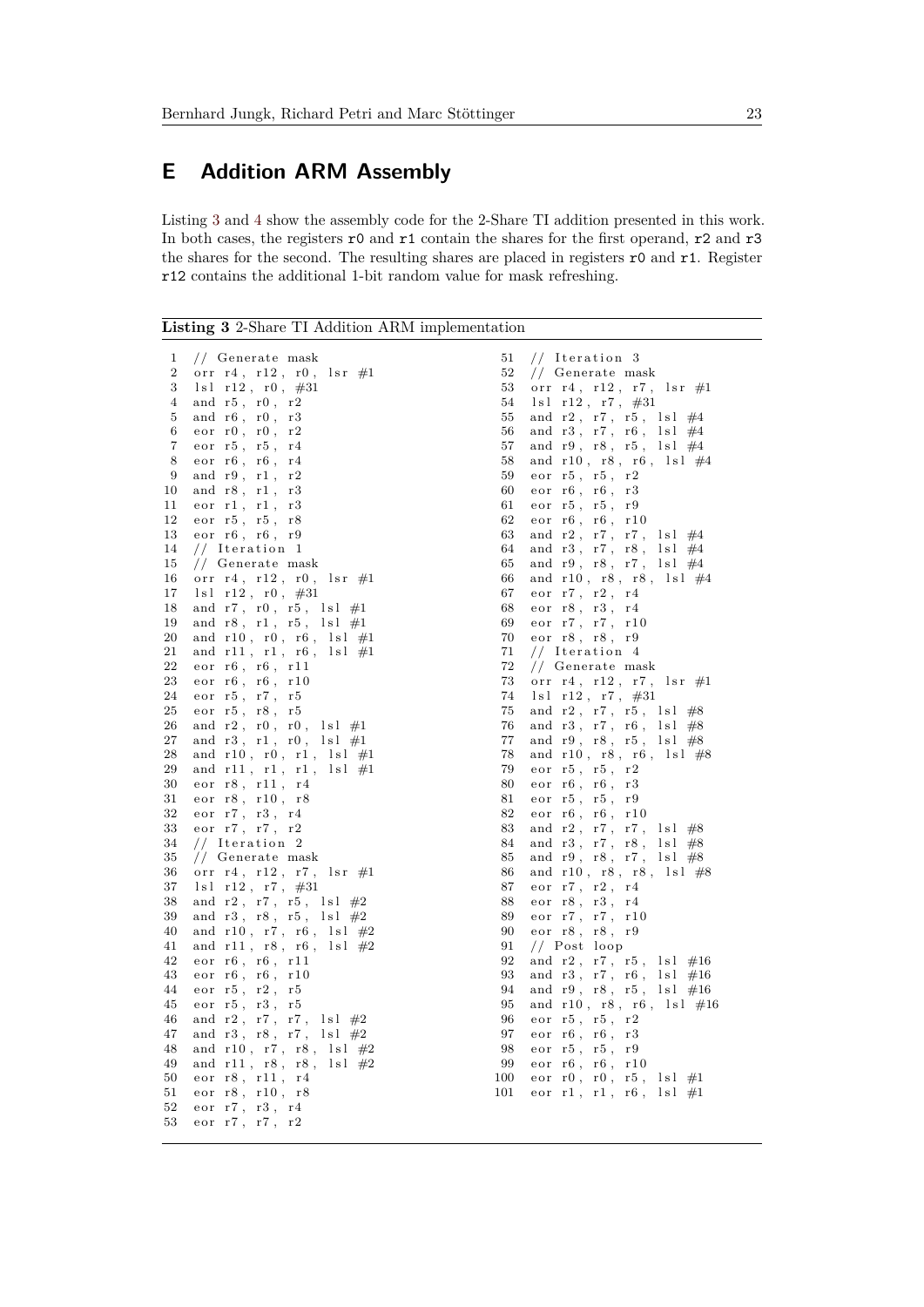The reference implementations given in this section are given to study the minimum number of assembly instructions for a masked 32 bit addition using our algorithms. If simulated with the MAPS simulator [\[CGD17\]](#page-24-8) (without simulating the pipeline) the simulation confirms that there is no (distance-based) leakage. In a real world implementation, these implementations have to be adapted to remove other sources of leakage, such as pipeline leakages.

| 1                 | // Generate mask                    | 43     | // Iteration 3                                                                     |
|-------------------|-------------------------------------|--------|------------------------------------------------------------------------------------|
| $\,2$             | orr r11, r12, r0, $1sr \#1$         | 44     | and $r8$ , $r7$ , $r4$ , $1s1$ $#4$                                                |
| 3                 | 1sl $r12$ , $r0$ , $\#31$           | 45     | and $r9, r6, r4, ls1 #4$                                                           |
| 4                 | orn $r4$ , $r0$ , $r3$              | 46     | eor $r4$ , $r9$ , $r4$                                                             |
| $\bf 5$           | and $r6$ , $r2$ , $r0$              | 47     | eor r4, r8, r4                                                                     |
| $\,6\,$           | orn r5, r1, r3                      | 48     | and $r10$ , $r7$ , $r5$ , $1s1$ $\#4$                                              |
| $\scriptstyle{7}$ | and $r7$ , $r2$ , $r1$              | 49     | and $r11$ , $r6$ , $r5$ , $1s1$ $#4$                                               |
| 8                 | eor $r5$ , $r7$ , $r5$              | 50     | eor r5, r10, r5                                                                    |
| 9                 | eor $r4$ , $r6$ , $r4$              | 51     | eor r5, r11, r5                                                                    |
| 10                | eor $r2$ , $r2$ , $r0$              | 52     | orn r8, r7, r7, 1s1 #4                                                             |
| 11                | eor $r3$ , $r1$ , $r3$              | 53     | and $r10$ , $r7$ , $r6$ , $1sl$ $#4$                                               |
| 12                | eor r5, r5, r11                     | 54     | orn $r9, r6, r7, ls1 #4$                                                           |
| 13                | eor r4, r11, r4                     | 55     | and $r11$ , $r6$ , $r6$ , $1s1$ $#4$                                               |
| 14                | // Iteration 1                      | 56     | eor r7, r10, r8                                                                    |
| 15                | and $r8$ , $r3$ , $r4$ , $ls1 \#1$  | 57     | eor r6, r9, r11                                                                    |
| 16                | and $r9, r2, r4, ls1 #1$            | 58     | // Iteration 4                                                                     |
| 17                | eor $r4$ , $r9$ , $r4$              | 59     | and $r8$ , $r7$ , $r4$ , $1sl$ $#8$                                                |
| 18                | eor r4, r8, r4                      | 60     | and $r9, r6, r4, ls1 #8$                                                           |
| 19                | and r10, r3, r5, lsl $#1$           | 61     | eor $r4$ , $r9$ , $r4$                                                             |
| 20                | and r11, r2, r5, lsl $#1$           | 62     | eor r4, r8, r4                                                                     |
| 21                | eor $r5$ , $r10$ , $r5$             | 63     | and $r10$ , $r7$ , $r5$ , $1sl$ $#8$                                               |
| 22                | eor r5, r11, r5                     | 64     | and $r11$ , $r6$ , $r5$ , $1s1 \#8$                                                |
| 23                | orn $r8$ , $r3$ , $r3$ , $lsl \#1$  | 65     | eor r5, r10, r5                                                                    |
| 24                | and $r10$ , $r3$ , $r2$ , $ls1 \#1$ | 66     | eor r5, r11, r5                                                                    |
| 25                | orn r9, r2, r3, lsl $\#1$           | 67     | orn $r8$ , $r7$ , $r7$ , $1sl$ $#8$                                                |
| 26                | and r11, r2, r2, lsl $#1$           | 68     | and $r10$ , $r7$ , $r6$ , $1s1$ $#8$                                               |
| 27                | eor r7, r10, r8                     | 69     | orn r9, r6, r7, 1s1 #8                                                             |
| 28                | eor r6, r9, r11                     | 70     | and r11, r6, r6, lsl $#8$                                                          |
| 29                | // Iteration 2                      | 71     | eor r7, r10, r8                                                                    |
| 30                | and $r8$ , $r7$ , $r4$ , $1s1 \#2$  | $72\,$ | eor r6, r9, r11                                                                    |
| 31                | and $r9, r6, r4, ls1 #2$            | 73     | $//$ Post loop                                                                     |
| $32\,$            | eor r4, r9, r4                      | 74     | and $r9, r7, r4, ls1 #16$                                                          |
| 33                | eor r4, r8, r4                      | 75     | and $r8$ , $r6$ , $r4$ , $ls1$ $#16$                                               |
| 34                | and r10, r7, r5, 1s1 $#2$           | 76     | eor r4, r9, r4                                                                     |
| 35                | and r11, r6, r5, 1s1 $#2$           | 77     | eor r4, r8, r4                                                                     |
| 36                | eor $r5$ , $r10$ , $r5$             | 78     | and r11, r7, r5, 1s1 $\#16$                                                        |
| 37                | eor r5, r11, r5                     | 79     | and $r10$ , $r6$ , $r5$ , $1sl$ $#16$                                              |
| 38                | orn $r8$ , $r7$ , $r7$ , $1sl$ $#2$ | 80     | eor r5, r11, r5                                                                    |
| 39                | and r10, r7, r6, lsl $#2$           | 81     | eor r5, r10, r5                                                                    |
| 40                | orn r9, r6, r7, 1s1 $\#2$           | 82     | $\text{eor} \text{r0}, \text{r2}, \text{r4},$<br>$\left  \text{ls} \right  \neq 1$ |
| 41                | and r11, r6, r6, lsl $#2$           | 83     | $\text{eor } r1$ , $r3$ , $r5$ ,<br>$\vert s \vert \neq 1$                         |
| 42                | eor r7, r10, r8                     |        |                                                                                    |
| 43                | eor r6, r9, r11                     |        |                                                                                    |
|                   |                                     |        |                                                                                    |

<span id="page-23-2"></span>**Listing 4** Optimized 2-Share TI Addition ARM implementation

# **References**

- <span id="page-23-0"></span>[AFM17] Alexandre Adomnicai, Jacques J A Fournier, and Laurent Masson. Bricklayer Attack: A Side-Channel Analysis on the ChaCha Quarter Round. In *Progress in Cryptology – INDOCRYPT '17*, pages 65–84. Springer-Verlag, 2017.
- <span id="page-23-1"></span>[BDF<sup>+</sup>17] Gilles Barthe, François Dupressoir, Sebastian Faust, Benjamin Grégoire, François-Xavier Standaert, and Pierre-Yves Strub. Parallel Implementations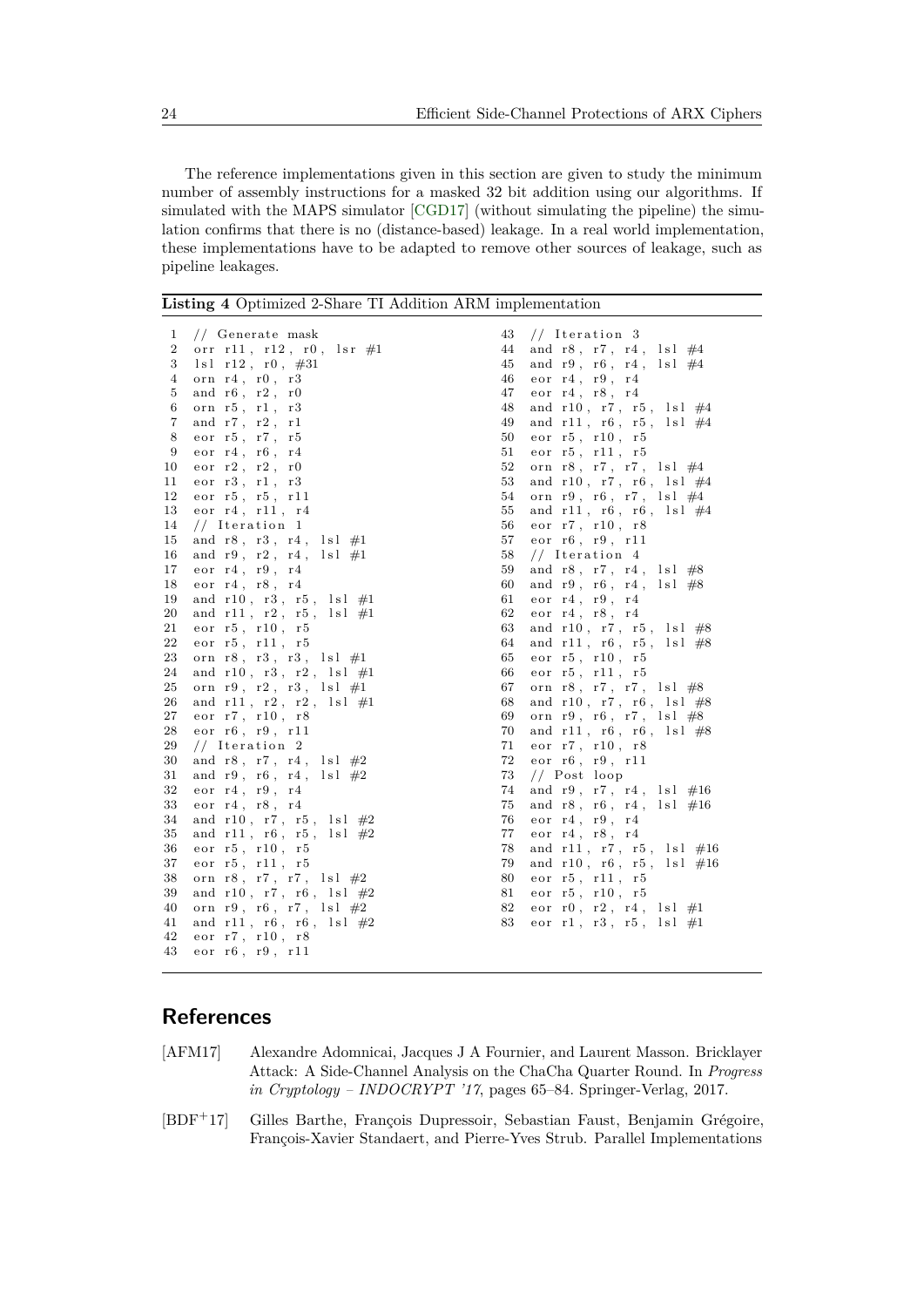of Masking Schemes and the Bounded Moment Leakage Model. In *Advances in Cryptology – EUROCRYPT '17*, pages 535–566. Springer-Verlag, 2017.

- <span id="page-24-2"></span>[BDLCU17] Alex Biryukov, Daniel Dinu, Yann Le Corre, and Aleksei Udovenko. Optimal First-Order Boolean Masking for Embedded IoT Devices. In *International Conference on Smart Card Research and Advanced Applications – CARDIS '17*, pages 22–41. Springer-Verlag, 2017.
- <span id="page-24-1"></span>[Ber08] Daniel J Bernstein. ChaCha, a variant of Salsa20. In *The State of the Art of Stream Ciphers – SASC '08*. ECRYPT, 2008.
- <span id="page-24-9"></span>[BGG<sup>+</sup>14] Josep Balasch, Benedikt Gierlichs, Vincent Grosso, Oscar Reparaz, and François-Xavier Standaert. On the Cost of Lazy Engineering for Masked Software Implementations. In *International Conference on Smart Card Research and Advanced Applications – CARDIS '14*, pages 64–81. Springer-Verlag, 2014.
- <span id="page-24-3"></span>[BGRV15] Josep Balasch, Benedikt Gierlichs, Oscar Reparaz, and Ingrid Verbauwhede. DPA, Bitslicing and Masking at 1 GHz. In *International Workshop on Cryptographic Hardware and Embedded Systems – CHES '15*, pages 599–619. Springer-Verlag, 2015.
- <span id="page-24-5"></span>[BNN<sup>+</sup>12] Begül Bilgin, Svetla Nikova, Ventzislav Nikov, Vincent Rijmen, and Georg Stütz. Threshold Implementations of All 3×3 and 4×4 S-Boxes. In *International Workshop on Cryptographic Hardware and Embedded Systems – CHES '12*, pages 76–91. Springer-Verlag, 2012.
- <span id="page-24-0"></span>[BSS<sup>+</sup>15] Ray Beaulieu, Douglas Shors, Jason Smith, Stefan Treatman-Clark, Bryan Weeks, and Louis Wingers. The SIMON and SPECK lightweight block ciphers. In *52nd Design Automation Conference – DAC '15*, pages 1–6. ACM/IEEE, 2015.
- <span id="page-24-6"></span>[CFE16] Cong Chen, Mohammad Farmani, and Thomas Eisenbarth. A Tale of Two Shares: Why Two-Share Threshold Implementation Seems Worthwhile—and Why It Is Not. In *Advances in Cryptology – ASIACRYPT '16*, pages 819–843. Springer-Verlag, 2016.
- <span id="page-24-10"></span>[CG00] Jean-Sébastien Coron and Louis Goubin. On Boolean and Arithmetic Masking against Differential Power Analysis. In *International Workshop on Cryptographic Hardware and Embedded Systems – CHES '00*, pages 231–237. Springer-Verlag, 2000.
- <span id="page-24-8"></span>[CGD17] Yann Le Corre, Johann Großschädl, and Daniel Dinu. Micro-Architectural Power Simulator for Leakage Assessment of Cryptographic Software on ARM Cortex-M3 Processors. Cryptology ePrint Archive, Report 2017/1253, 2017. <https://eprint.iacr.org/2017/1253>.
- <span id="page-24-4"></span>[CGTV15] Jean-Sébastien Coron, Johann Großschädl, Mehdi Tibouchi, and Praveen Kumar Vadnala. Conversion from Arithmetic to Boolean Masking with Logarithmic Complexity. In *International Workshop on Fast Software Encryption – FSE '15*, pages 130–149. Springer-Verlag, 2015.
- <span id="page-24-7"></span>[Dae17] Joan Daemen. Changing of the Guards: A Simple and Efficient Method for Achieving Uniformity in Threshold Sharing. In *International Conference on Cryptographic Hardware and Embedded Systems – CHES '17*, pages 137–153. Springer-Verlag, 2017.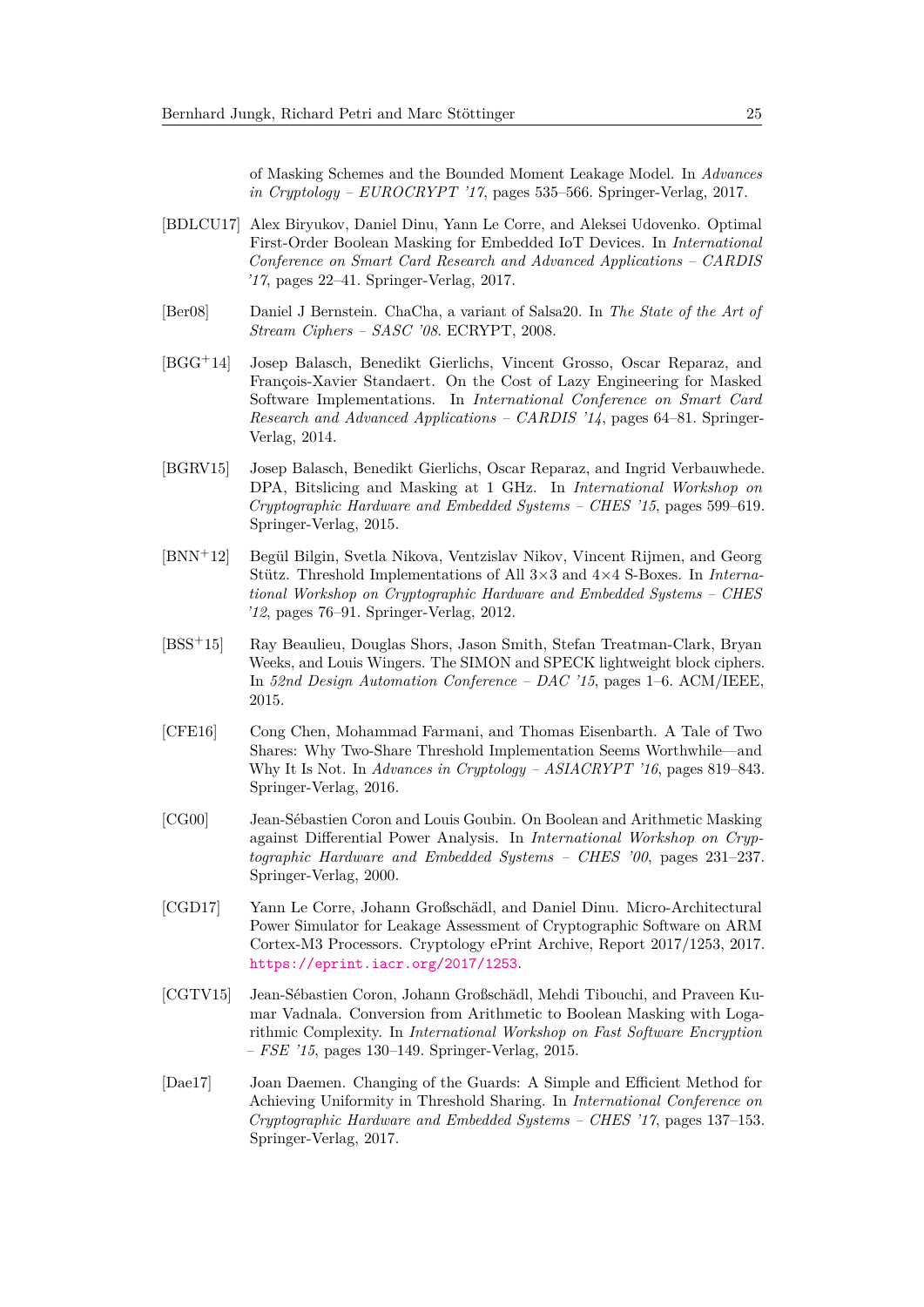- <span id="page-25-11"></span>[DCBG<sup>+</sup>17] Thomas De Cnudde, Begül Bilgin, Benedikt Gierlichs, Ventzislav Nikov, Svetla Nikova, and Vincent Rijmen. Does Coupling Affect the Security of Masked Implementations? In *International Workshop on Constructive Side-Channel Analysis and Secure Design – COSADE '17*, pages 1–18, Cham, 2017. Springer-Verlag.
- <span id="page-25-8"></span>[DCRB<sup>+</sup>16] Thomas De Cnudde, Oscar Reparaz, Begül Bilgin, Svetla Nikova, Ventzislav Nikov, and Vincent Rijmen. Masking AES with *d* + 1 Shares in Hardware. In *International Conference on Cryptographic Hardware and Embedded Systems – CHES '16*, pages 194–212. Springer-Verlag, 2016.
- <span id="page-25-1"></span>[DGLC17] Daniel Dinu, Johann Großschädl, and Yann Le Corre. Efficient Masking of ARX-Based Block Ciphers Using Carry-Save Addition on Boolean Shares. In *International Conference on Information Security – ISC '17*, pages 39–57. Springer-Verlag, 2017.
- <span id="page-25-0"></span>[FLS<sup>+</sup>10] Niels Ferguson, Stefan Lucks, Bruce Schneier, Doug Whiting, Mihir Bellare, Tadayoshi Kohno, Jon Callas, and Jesse Walker. The Skein Hash Function Family. Technical report, 2010.
- <span id="page-25-12"></span>[GMK16] Hannes Gross, Stefan Mangard, and Thomas Korak. Domain-Oriented Masking: Compact Masked Hardware Implementations with Arbitrary Protection Order. Cryptology ePrint Archive, Report 2016/486, 2016. <https://eprint.iacr.org/2016/486>.
- <span id="page-25-3"></span>[Gou01] Louis Goubin. A Sound Method for Switching between Boolean and Arithmetic Masking. In *International Workshop on Cryptographic Hardware and Embedded Systems – CHES '01*, pages 3–15. Springer-Verlag, 2001.
- <span id="page-25-7"></span>[KNPW13] Sebastian Kutzner, Phuong Ha Nguyen, Axel Poschmann, and Huaxiong Wang. On 3-Share Threshold Implementations for 4-Bit S-boxes. In *International Workshop on Constructive Side-Channel Analysis and Secure Design – COSADE '13*, pages 99–113. Springer-Verlag, 2013.
- <span id="page-25-10"></span>[KS73] Peter M Kogge and Harold S Stone. A Parallel Algorithm for the Efficient Solution of a General Class of Recurrence Equations. *IEEE Transactions on Computers*, C-22(8):786–793, 1973.
- <span id="page-25-9"></span>[LF80] Richard E Ladner and Michael J Fischer. Parallel Prefix Computation. *Journal of the ACM – JACM*, 27(4):831–838, 1980.
- <span id="page-25-2"></span>[Ltd18] ARM Ltd. Arm $\circledR$  v8-M Architecture Reference Manual, 2018.
- <span id="page-25-4"></span>[MOP07] Stefan Mangard, Elisabeth Oswald, and Thomas Popp. *Power Analysis Attacks: Revealing the Secrets of Smart Cards*. Springer-Verlag, 2007.
- <span id="page-25-5"></span>[NRR06] Svetla Nikova, Christian Rechberger, and Vincent Rijmen. Threshold Implementations Against Side-Channel Attacks and Glitches. In *International Conference on Information and Communications Security – ICICS '06*, pages 529–545. Springer-Verlag, 2006.
- <span id="page-25-6"></span>[NRS08] Svetla Nikova, Vincent Rijmen, and Martin Schläffer. Secure Hardware Implementation of Non-linear Functions in the Presence of Glitches. In *International Conference on Information Security and Cryptology – ICISC '08*, pages 218–234. Springer-Verlag, 2008.